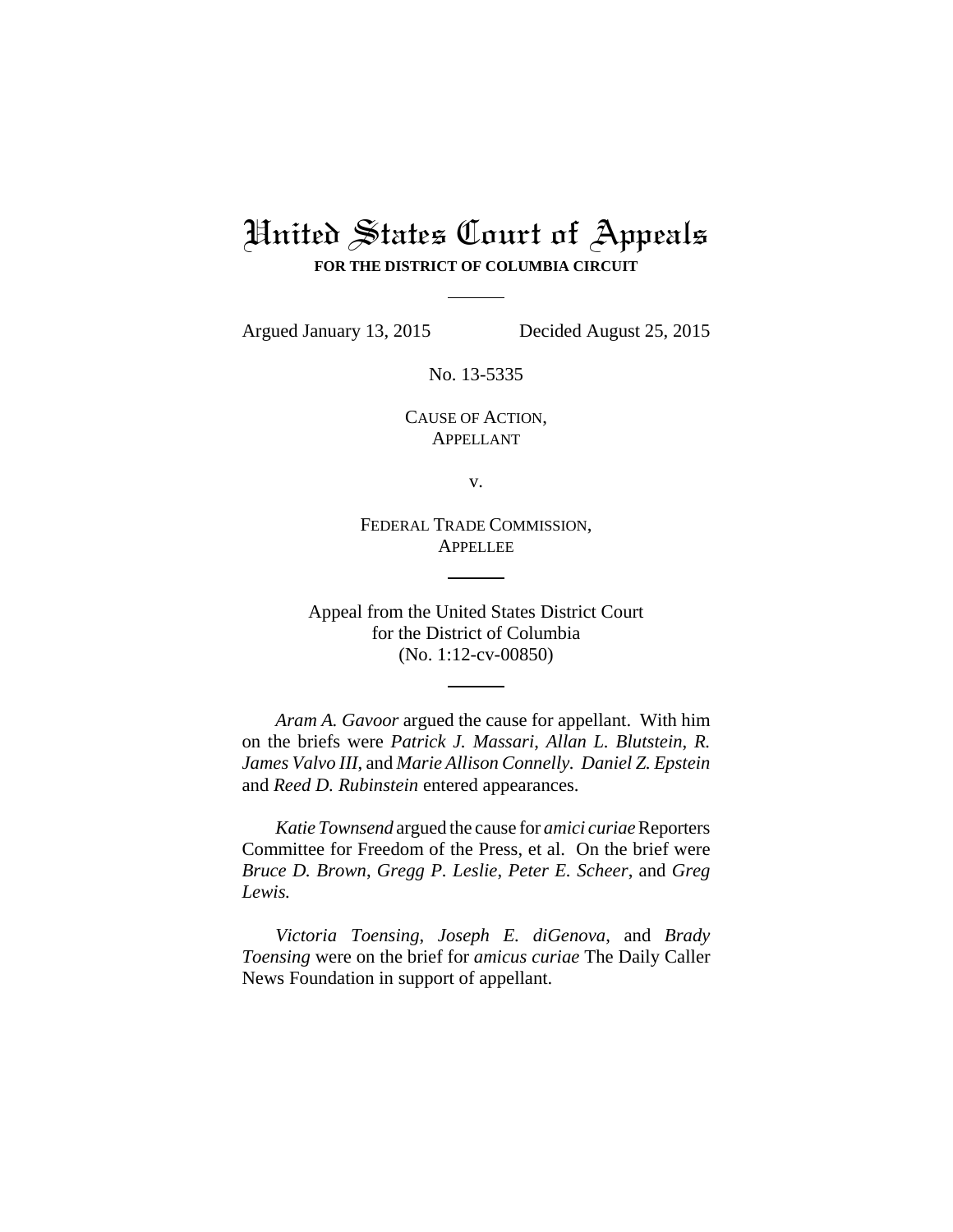*Peter R. Maier*, Assistant U.S. Attorney, argued the cause for appellee. On the brief were *Ronald C. Machen*, *Jr*., U.S. Attorney, and *R. Craig Lawrence* and *Alan Burch*, Assistant U.S. Attorneys. *Mitchell P. Zeff*, Assistant U.S. Attorney, entered an appearance.

Before: GARLAND, *Chief Judge*, BROWN, *Circuit Judge*, and SENTELLE, *Senior Circuit Judge*.

Opinion for the Court filed by *Chief Judge* GARLAND.

GARLAND, *Chief Judge*: Cause of Action ("Action"), a nonprofit organization, filed a series of three Freedom of Information Act (FOIA) requests with the Federal Trade Commission. The question presented is who should pay the costs of satisfying those requests. Action contends that FOIA entitles it to a complete waiver of the customary fees because "disclosure of the information is in the public interest," 5 U.S.C.  $§ 552(a)(4)(A)(iii)$ . In the alternative, Action contends that it is entitled to a waiver of all but duplication costs because it is "a representative of the news media," *id.*  $\S$  552(a)(4)(A)(ii)(II).

The Commission and the district court rejected Action's claims for fee waivers regarding its first and second FOIA requests, and then concluded that Action's claims regarding its third request were moot. We conclude that Action's claims regarding its third request were not moot, and that the case must be remanded for reconsideration in light of the entire administrative record and our clarification of the standards for FOIA fee waivers.

I

FOIA permits an agency to exact a reasonable charge for "document search, duplication, and review, when records are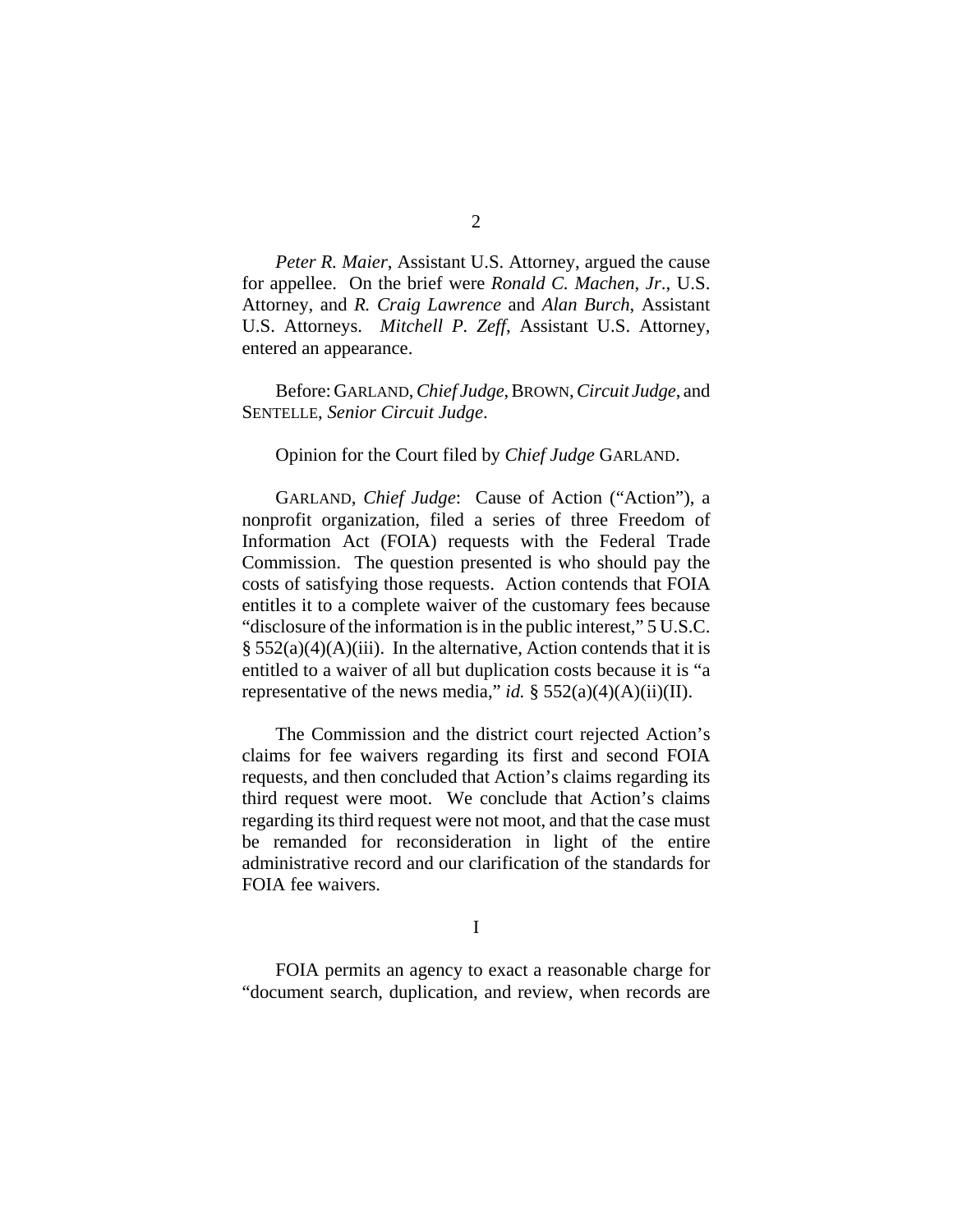requested for commercial use."  $5$  U.S.C.  $\S$   $552(a)(4)(A)(ii)(I)$ . Certain categories of requests and requesters, however, are entitled to more favorable treatment. Two such categories are at issue in this case. First, an agency must furnish records without any charge or at a reduced charge "if disclosure of the information is in the *public interest* because it is likely to contribute significantly to public understanding of the operations or activities of the government and is not primarily in the commercial interest of the requester." *Id.*  $\S$  552(a)(4)(A)(iii) (emphasis added). Second, an agency may charge only for duplication costs "when records are not sought for commercial use and the request is made by . . . a *representative of the news media*." *Id.* § 552(a)(4)(A)(ii)(II) (emphasis added). Action asked the Federal Trade Commission (FTC) for fee waivers under both categories.

#### A

Action is a nonprofit organization that "advocates for economic freedom and opportunity by educating the public about the threat posed by improvident federal regulations, spending, and cronyism." Action Br. 6. It began operations on August 15, 2011. Two weeks later, Action submitted its first FOIA request to the FTC, seeking all records relating to the Commission's guides for the use of product endorsements in advertising. The request covered, inter alia, records relating to the drafting of the guides and to investigations of alleged violations of the guides. Action later agreed to limit its request to records relating to "changes to the Guides concerning social media authors," FTC Letter of 9/22/2011 (App. 24), and said that it was interested in using the requested information to inform the public about a threat to the First Amendment rights of such authors. Action also asserted that, as a nonprofit educational organization with no commercial purpose, it was entitled to a public-interest fee waiver.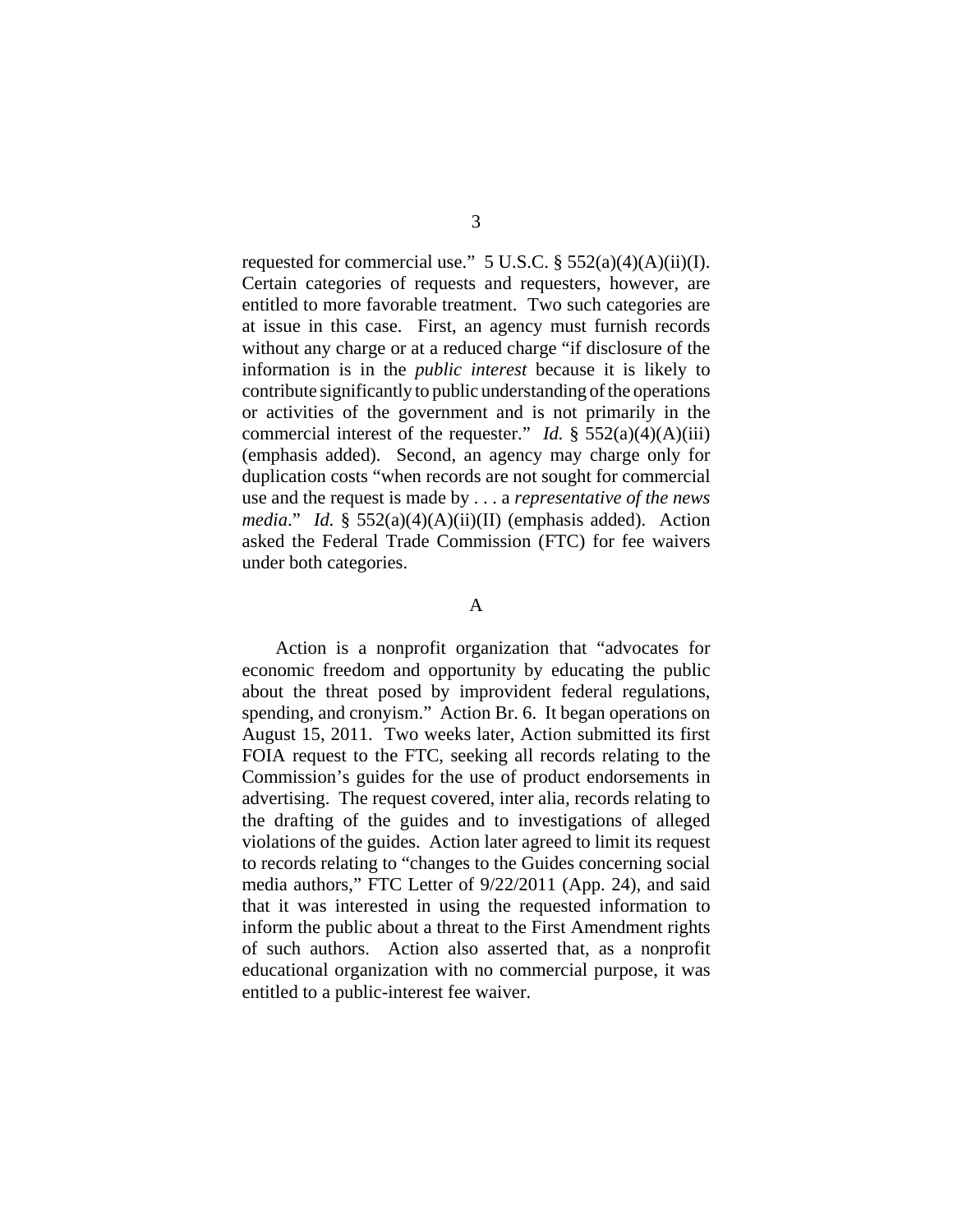The FTC denied Action's public-interest waiver application, stating that the statute provides for such a waiver only if disclosure is "'likely to contribute significantly to public understanding of the operations or activities of the government.'" FTC Letter of 9/22/2011 (App. 25) (quoting 5 U.S.C.  $\S$  552(a)(4)(A)(iii)). Action responded by asserting that disclosure of the records was in fact likely to make such a contribution. Action also asserted, in the alternative, that it was entitled to a fee waiver as a representative of the news media. Action Letter of 9/26/2011 at 1 (App. 26) (citing 5 U.S.C.  $\S$  552(a)(4)(A)(ii)(II)). In reply, the FTC said that Action was not entitled to either form of relief because, inter alia, "you have not demonstrated your ability [to] disseminate information." FTC Letter of 10/7/2011 (App. 28). Pursuant to its rules for "general public" requesters, the Commission provided Action with 100 pages of records free of charge. *See* 16 C.F.R. § 4.8(b)(3); *see also* 5 U.S.C. § 552(a)(4)(A)(iv)(II). It retained the additional responsive pages pending receipt of payment from Action. Action then filed an administrative appeal within the agency, which the agency denied, reiterating that "you have failed to provide adequate information about your dissemination plans." FTC Letter of 11/29/2011 at 1 (App. 35).

In tandem with the administrative appeal of its fee-waiver applications regarding its first request, Action made a second FOIA request, this time for all records concerning prior cases in which the FTC granted public-interest fee waivers and the process by which the Commission made those determinations. Action applied for public-interest and news-media fee waivers for this second request as well. Once again, the FTC denied the fee-waiver applications, designated Action as a "general public" requester, provided it with 100 pages without charge, and retained the remaining responsive pages pending payment. The Commission also withheld portions of eight documents under various statutory exemptions to FOIA. Action again filed an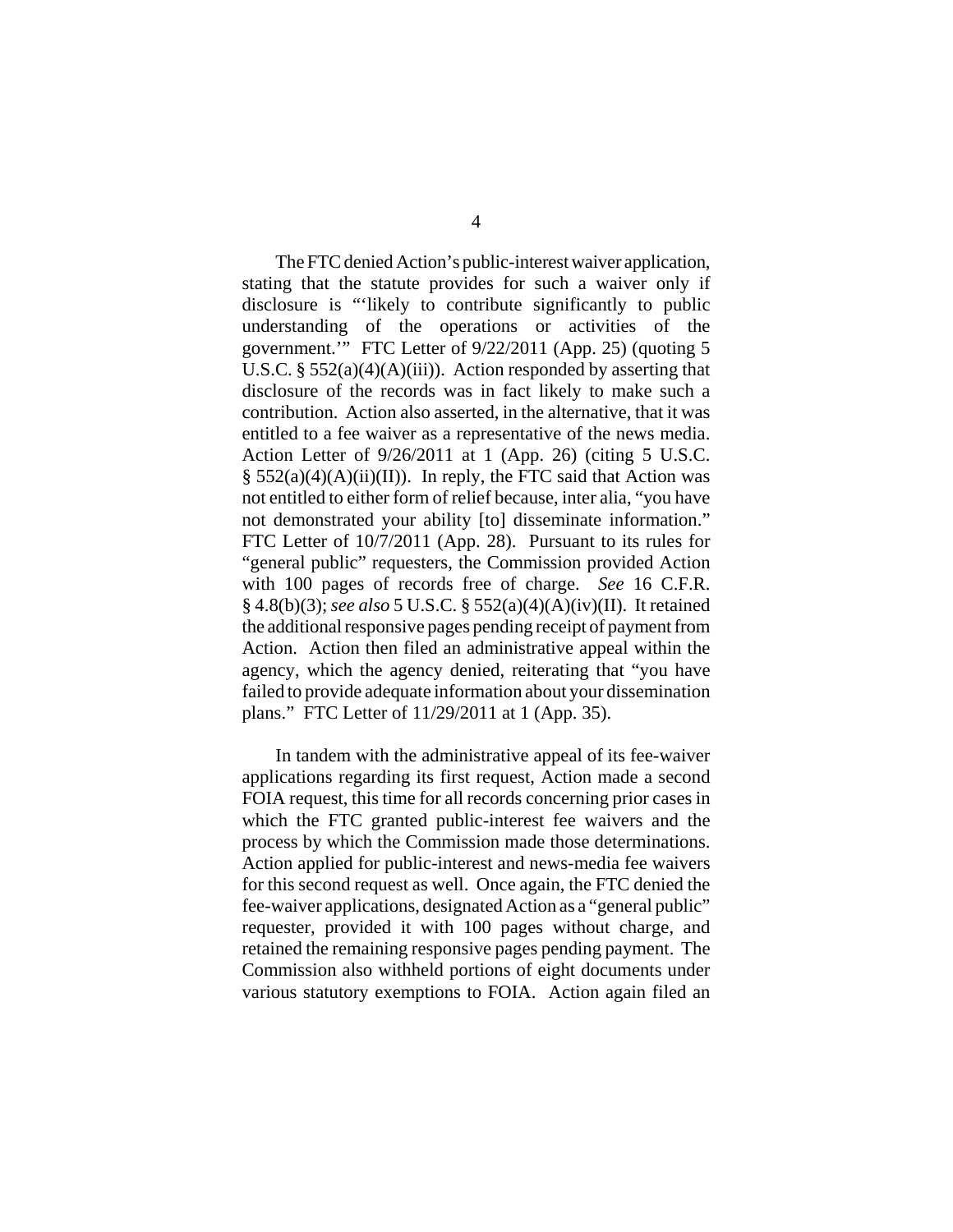administrative appeal of the denial of its applications for fee waivers, which the FTC again denied, stating that Action had "failed to provide any meaningful level of detail regarding [its] dissemination efforts or ability," FTC Letter of 2/27/2012 at 1 (App. 161), and failed to provide "sufficient information to establish [its] status as a news media representative," *id.* at 3.

On January 27, 2012, Action made its third and final FOIA request. This request "perfected," repeated, and expanded the subject matter of Action's earlier requests. Action Letter of 1/27/2012 at 8 (App. 159). It also made an entirely new request: for all records relating to the process by which the FTC had determined that Action, in particular, was not entitled to a fee waiver for its earlier requests. The FTC disregarded the part of Action's submission that merely renewed its prior requests on the ground that it was a "duplicate" of those requests. FTC Letter of  $3/19/2012$  at 1 n.1 (App. 174). The Commission identified 95 pages of records responsive to the other parts. It withheld 16 of those pages under a FOIA exemption and released the remaining pages without charge under its 100-freepages rule. Having done so, the FTC declined to decide whether Action qualified for a public-interest or news-media waiver for the third request. Action filed another administrative appeal, which the FTC again denied, stating that the fee-waiver question was now moot.

Although Action's initial FOIA request simply asserted that Action was entitled to a fee waiver because it was a nonprofit organization, the agency record expanded significantly over the course of Action's dialogue with the FTC. All told, Action sent seven letters to the Commission in support of its fee-waiver applications. By the time of its appeal from the agency's denial of the fee-waiver applications for its third request, a much fuller picture of Action's activities and intentions had come into view. Action said that it planned to analyze the responsive records, use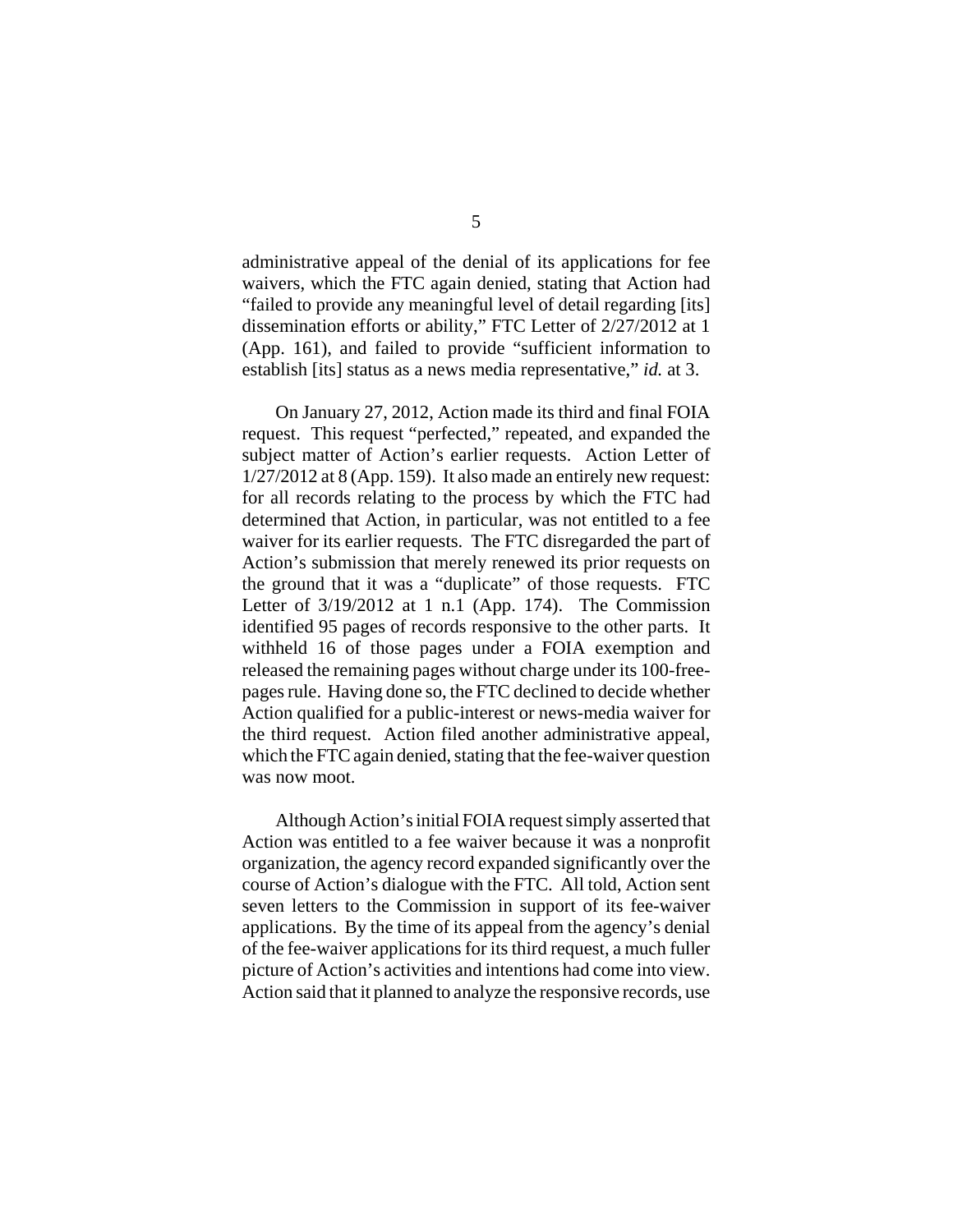its editorial skills to create distinct works, and share the resulting analysis with the public through a variety of channels, including its "regularly published online newsletter," its "regular periodicals" ("Agency Check" and "Cause of Action News"), its "frequently visited" website, and its Twitter and Facebook followings. Action Letter of 4/4/2012 at 6-7 (App. 181-82). Action also stated its intention to write two specific reports within two weeks of receiving the documents: one entitled "How the FTC Denies Fee Waivers to Organizations That Seek Information About FTC Operations," and the other entitled "The FTC and the Guides Concerning Endorsements: Why the Change?" *Id.* at 6. Finally, Action pointed the Commission to its history of "extensive publication activities," *id*. at 7, including examples of nearly twenty online articles published by other media outlets that "feature [Action's] work," Action Letter of 1/27/2012 at 3-4 & n.7 (App. 154-55); *see* Action Letter of 4/4/2012 at 7-8 & n.25 (App. 182-83).

#### B

On May 25, 2012, Action filed suit in the United States District Court for the District of Columbia, challenging both the Commission's decision to withhold some of the responsive records as exempt from disclosure and its denial of Action's applications for fee waivers. With respect to the withheld documents, the district court granted summary judgment for the Commission regarding most of the documents. Neither party has appealed that decision. With respect to the fee-waiver applications, the district court also granted summary judgment for the Commission. The court concluded that Action was not entitled to either category of fee waiver for the first two FOIA requests. And like the FTC, it declared the fee-waiver issues for the third request moot. *Cause of Action v. Federal Trade Comm'n*, 961 F. Supp. 2d 142 (D.D.C. 2013).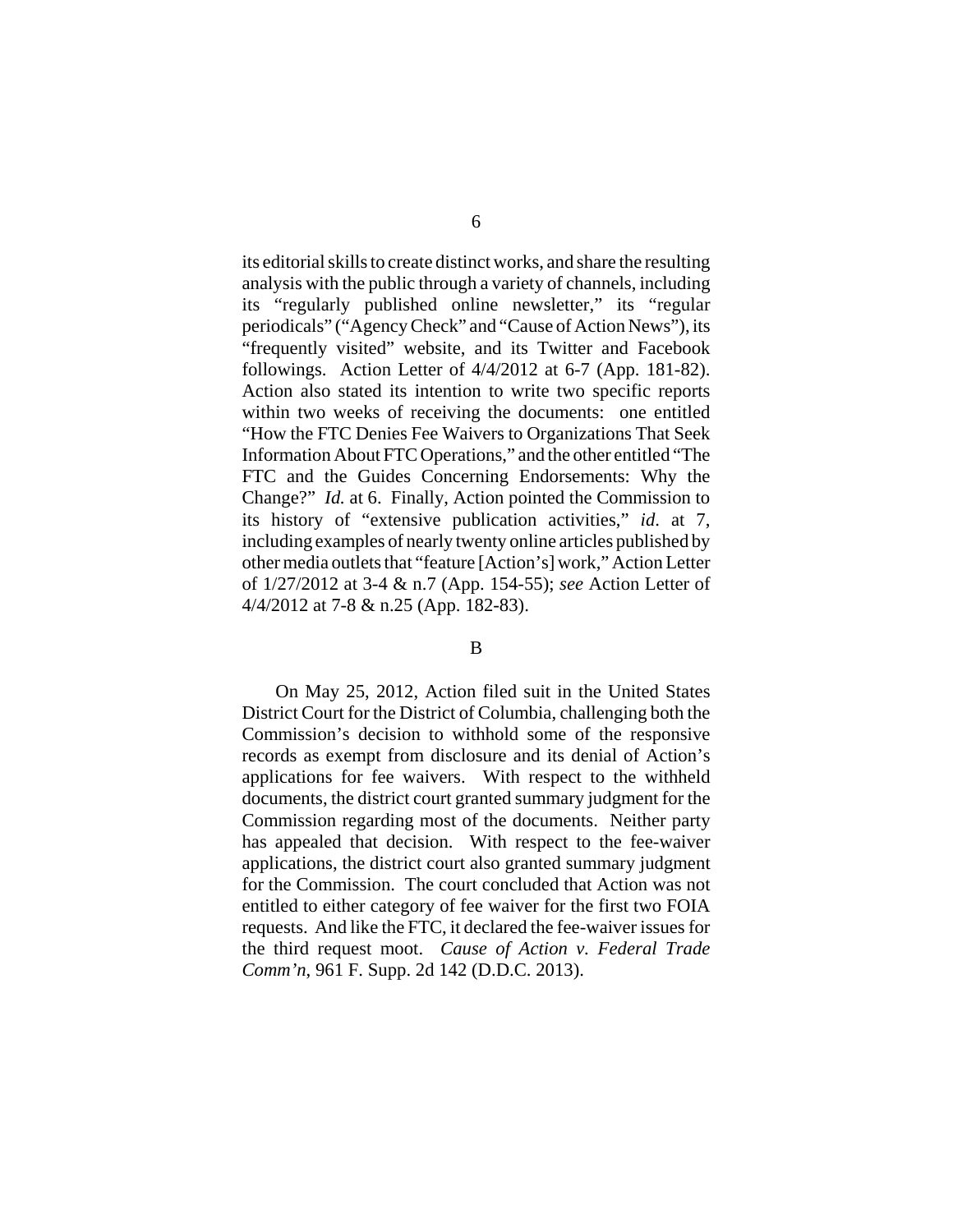Action appeals the district court's adverse decisions with respect to its public-interest and news-media waiver applications and with respect to mootness. We review de novo both the district court's grant of summary judgment and the agency's denial of the fee-waiver applications. *See Judicial Watch, Inc. v. Rossotti*, 326 F.3d 1309, 1311 (D.C. Cir. 2003); 5 U.S.C. §  $552(a)(4)(A)(vii)$  (providing that, "[i]n any action by a requester regarding the waiver of fees[,] . . . the court shall determine the matter de novo"). The same is true for the court's conclusion that the fee-waiver applications for the third FOIA request were moot. We address the mootness issue in Part II and the fee-waiver issues in Parts III and IV.

#### II

The FTC and the district court declared the fee-waiver issues moot for Action's third FOIA request on the ground that the Commission had already given Action the requested documents free of charge.<sup>1</sup> But in fact, the FTC had not -- and still has not -- produced all of those documents without charge. Indeed, as far as the record before us reflects, it has not produced all of those documents at all -- because Action has not paid for them.

<sup>1</sup> Following the parties' usage, we use the term "moot" in the colloquial sense to refer to an issue that is no longer of practical significance. Because the allegedly mooting event -- the FTC's asserted release of the documents without charge -- occurred *before* the district court litigation began, the question may be one of standing rather than mootness. *See generally Friends of the Earth, Inc. v. Laidlaw Envtl. Servs. (TOC), Inc.*, 528 U.S. 167, 189-92 (2000). Alternatively, if it were truly seeking fee waivers for documents that were released without fees, Cause of Action would have no cause of action. In the end, none of these distinctions matter because, as we discuss in the text, the FTC did *not* produce all of the requested documents without charge.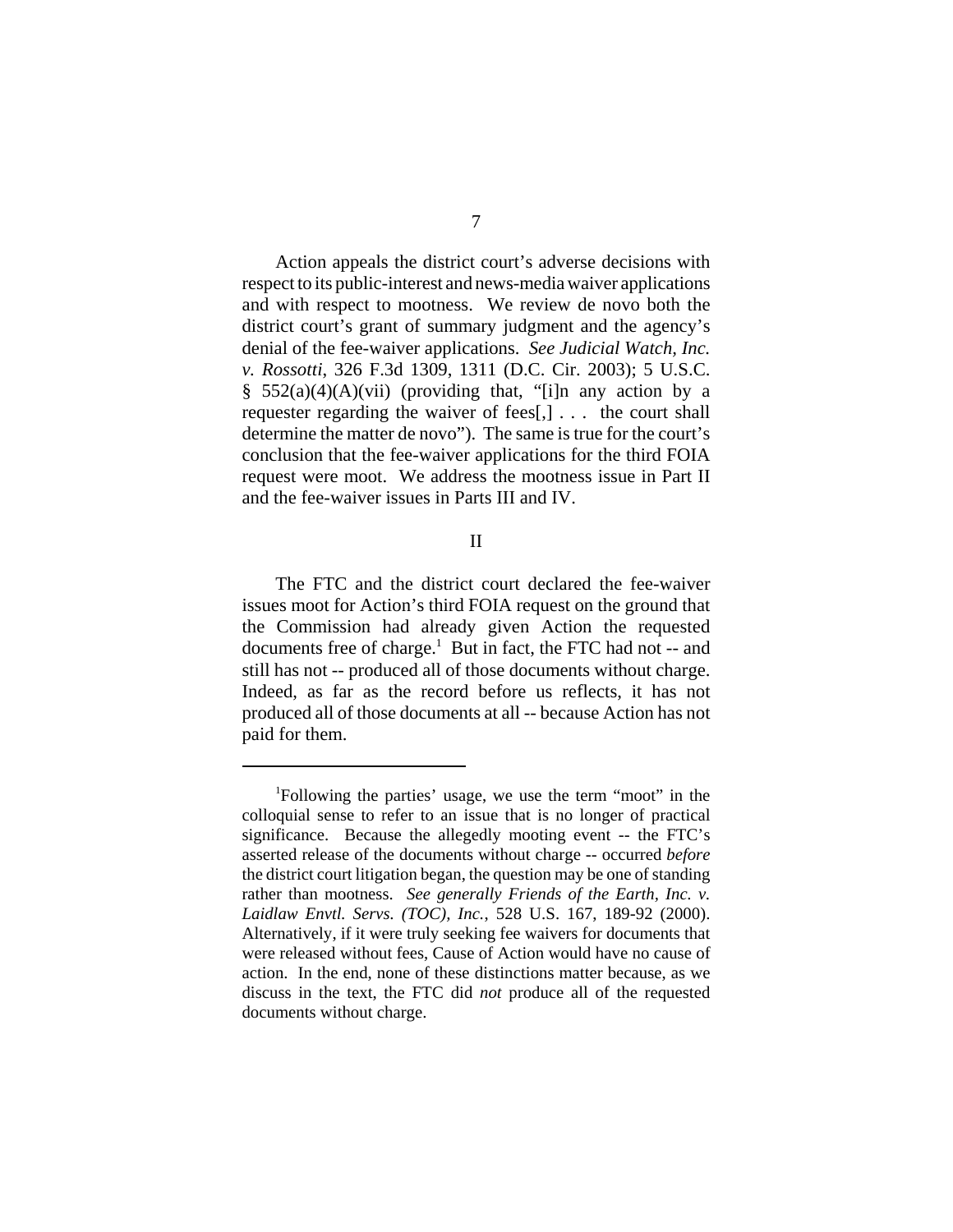The Commission did produce without charge all nonexempt documents responsive to the new parts of the third request, because those documents numbered fewer than 100 pages. Accordingly, the fee issue is moot for those parts of the request. But a part of the third FOIA request *also* renewed Action's two earlier requests and sought to "perfect[]" them by providing supplemental information about Action's qualifications and recent activities. Action Letter of 1/27/2012 at 8-9 (App. 159-60).<sup>2</sup> The FTC had previously provided 100 pages free of charge in response to each of the first two requests, but it declined to produce the remaining pages until Action paid for them. *See, e.g.*, Gray Decl. ¶¶ 20-22 (App. 244-45) (declaring that the FTC provided 100 out of 156 pages in response to the second request). Nor did it provide the remainder in response to the third FOIA request's demand for them.

The Commission declined to process the part of the third request that sought previously requested documents on the ground that it was a "duplicate" of the earlier requests. FTC Letter of  $3/19/2012$  at 1 n.1 (App. 174). The government now grants that the agency "may have made a mistake." Oral Arg. Recording 52:37-53:43. It did. The third request sought documents that the FTC still had not produced because Action had not paid for them, and the Commission and the court were obliged to consider whether the continued denial of fee waivers with respect to those documents was warranted.

<sup>2</sup> *See* Action Letter of 1/27/2012 at 2 (App. 153) ("[I]n order to avoid litigation over a fee waiver denial, Cause of Action would like to provide additional information as part of an appeal of your fee waiver denial [for the second FOIA request], and hope that this information will prove helpful in reconsidering the original denial of a fee waiver [for the first request]." (emphasis omitted)).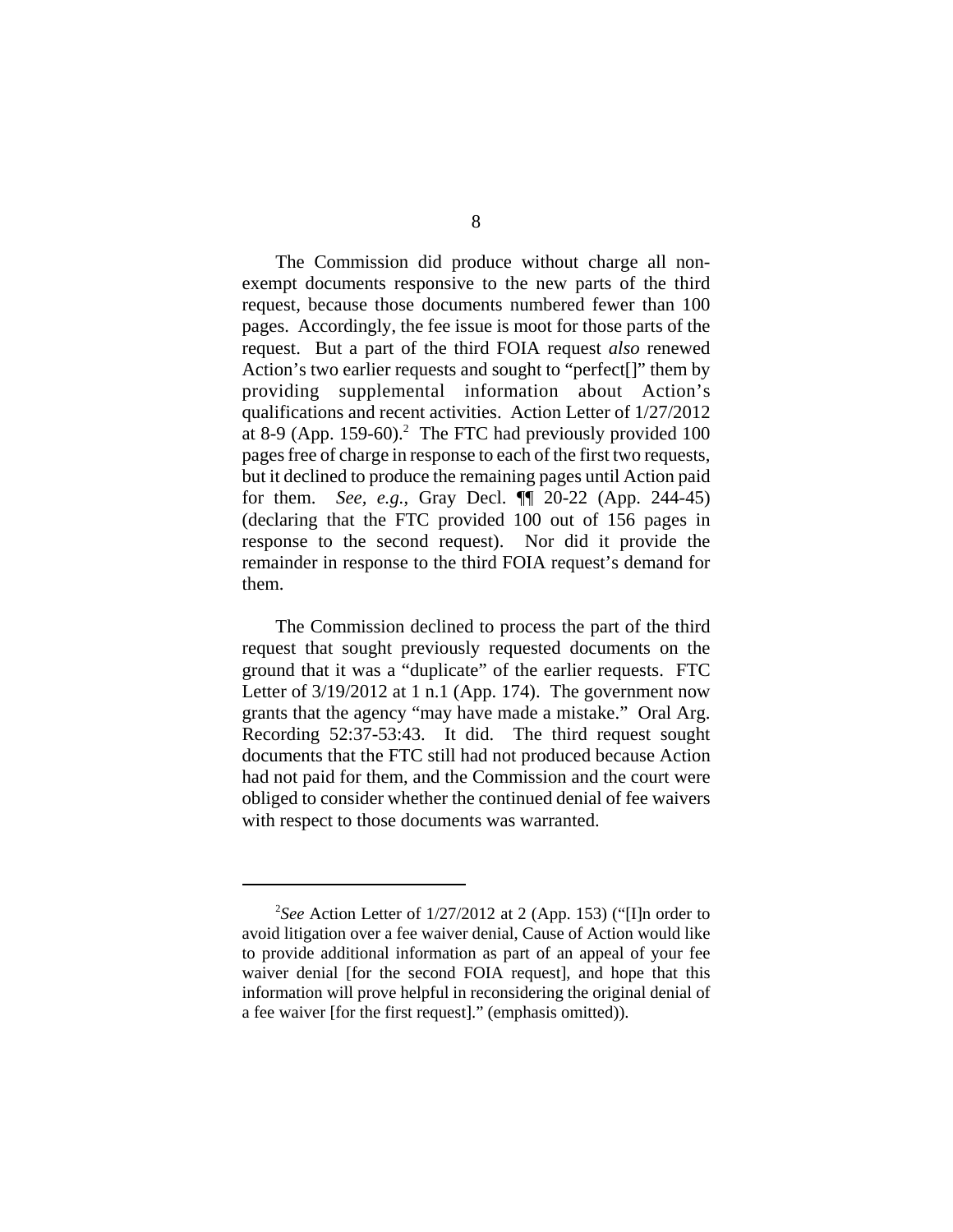Of course, if the third request had provided no new evidence in support of Action's applications for fee waivers, it would have been perfectly appropriate for the FTC and the court to rest their denials on their previous determinations that the evidence submitted with the first two requests was insufficient. But Action did provide more evidence of its qualifications. *See supra* Part I.A. Likewise, if Action had been peppering the FTC with repeated requests supported by only marginally relevant additional evidence, it might have been reasonable for the agency to decline to undertake repeated reconsideration. But this was only Action's third request, and it provided considerably more supportive evidence. Moreover, Action was a newly formed and quickly evolving organization trying to supplement the record with new evidence of its track record and intentions as they developed. There is no dispute about its good faith in doing so.

At oral argument, the FTC acknowledged that Action would be "entitled to present all this information" regarding its feewaiver claims if it filed yet a fourth FOIA request seeking the very same records. *See* Oral Arg. Recording 1:10:40-1:11:05. The Commission is right about that. *See Spannaus v. Dep't of Justice*, 824 F.2d 52, 61 (D.C. Cir. 1987) (noting that, although the statute of limitations barred the requester's challenge to the agency's denial of his FOIA request, he could "simply refile his FOIA request tomorrow and restart the process"). But we see no material difference between such a new fourth request and the third request that Action actually did file prior to bringing suit in the district court.

Because the FTC has not produced without charge all the non-exempt documents Action sought in its third request, Action's applications for fee waivers are not moot. FOIA requires the district court to review the denial of a fee waiver based on "the record before the agency." 5 U.S.C.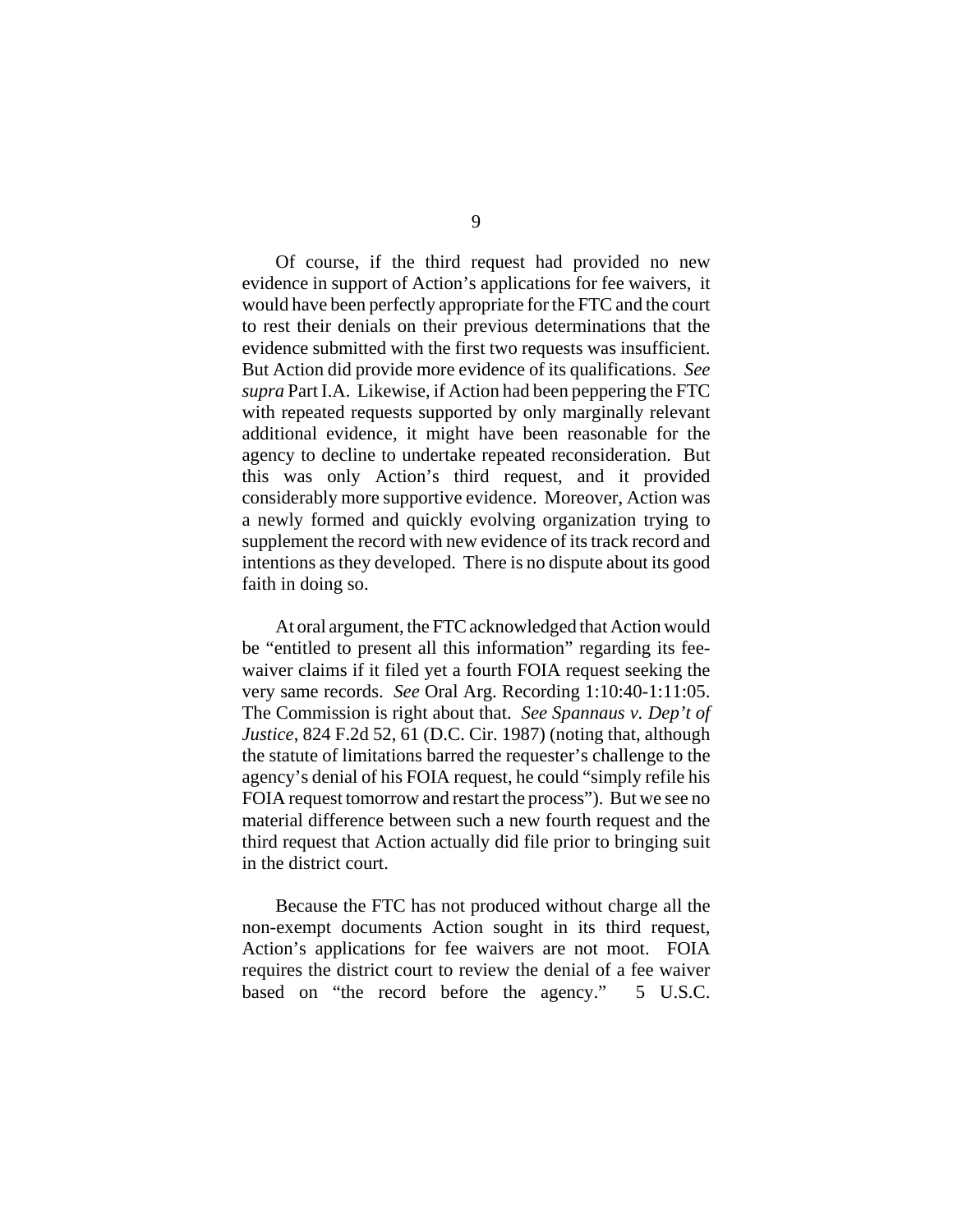$\S$  552(a)(4)(A)(vii). Because that record encompasses all of Action's submissions, including those in connection with its third request, the district court must review those submissions to determine whether Action qualified for the fee waivers it sought. Because that has not yet happened, we will remand the case to give the court an opportunity to conduct the required review.

#### III

In a number of particulars, Action challenges the ways in which the district court analyzed FOIA's public-interest and news-media provisions in connection with its fee-waiver applications for the first and second FOIA requests. We agree that there are problems in that analysis. Some of those problems can be laid at the feet of this court, which has provided relatively little guidance regarding the complexities of those two provisions. Some problems can be attributed to amendments to FOIA that have not yet been captured in judicial opinions. And some can be attributed to the FTC, which pressed erroneous interpretations of FOIA contained in its own regulations. In order to facilitate the district court's consideration on remand, we address Action's challenges below. We address the publicinterest waiver provision in this Part and the news-media provision in Part IV.

The text of the public-interest waiver provision indicates that such a fee-waiver application must satisfy three criteria. Disclosure of the requested information must: (1) shed light on "the operations or activities of the government"; (2) be "likely to contribute significantly to public understanding" of those operations or activities; and (3) not be "primarily in the commercial interest of the requester." 5 U.S.C.  $§$  552(a)(4)(A)(iii). The FTC has issued a regulation interpreting this statutory provision, *see* 16 C.F.R. § 4.8(e)(2), and both the Commission and the district court applied that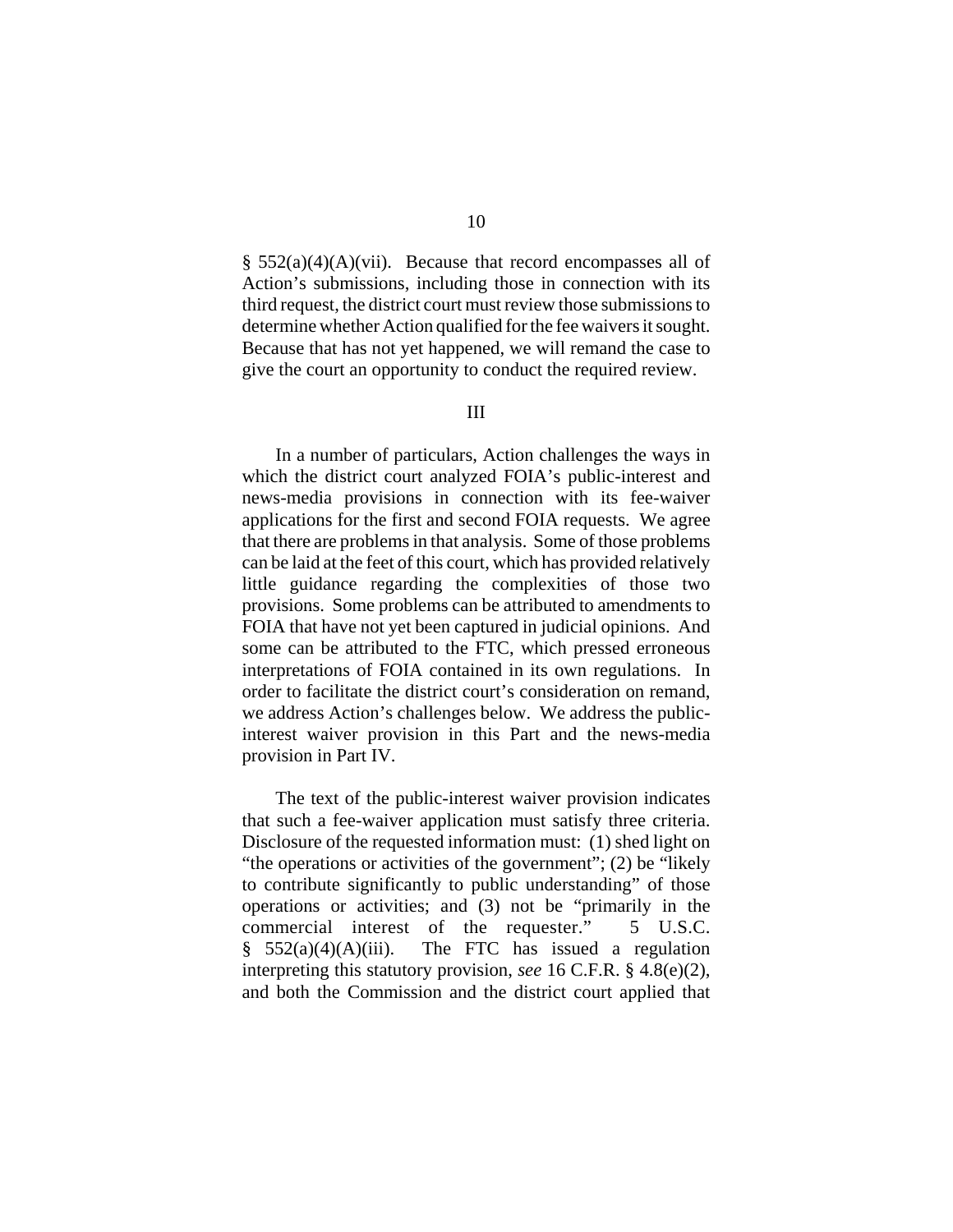regulation in evaluating Action's fee-waiver applications. FOIA, however, requires the court "to determine the matter de novo," 5 U.S.C.  $\frac{8}{9}$  552(a)(4)(A)(vii), and courts "owe no particular deference to [an agency's] interpretation of FOIA," *Rossotti*, 326 F.3d at 1313; *see Al-Fayed v. CIA*, 254 F.3d 300, 307 (D.C. Cir. 2001) ("[B]ecause FOIA's terms apply government-wide[,] . . . we generally decline to accord deference to agency interpretations of the statute, as we would otherwise do under *Chevron*.").

The district court concluded that Action's first and second FOIA requests failed to qualify for public-interest waivers. We consider below the law the court applied in reaching those conclusions.

# A

The district court found that Action's first request -- for documents regarding the Commission's product-endorsement guides -- satisfied all of the elements it thought were required for a public-interest waiver, except one: Action had "not demonstrated that the requested information would increase understanding of the *public at large*." *Cause of Action*, 961 F. Supp. 2d at 156 (citing the FTC's fee-waiver regulation, 16 C.F.R.  $§$  4.8(e)(2)(i)(C) (2012)). To do so, the court said, Action must demonstrate it has "the intent and ability to effectively convey the information to a broad segment of the public." *Id.* at 157.<sup>3</sup> According to the court, a FOIA requester "must identify several methods of disseminating the information and provide some concrete basis upon which the agency can

<sup>&</sup>lt;sup>3</sup> Action's intent to convey the information was not at issue. The court doubted only that Action "has the ability" to reach a wide audience. *Cause of Action*, 961 F. Supp. 2d at 158.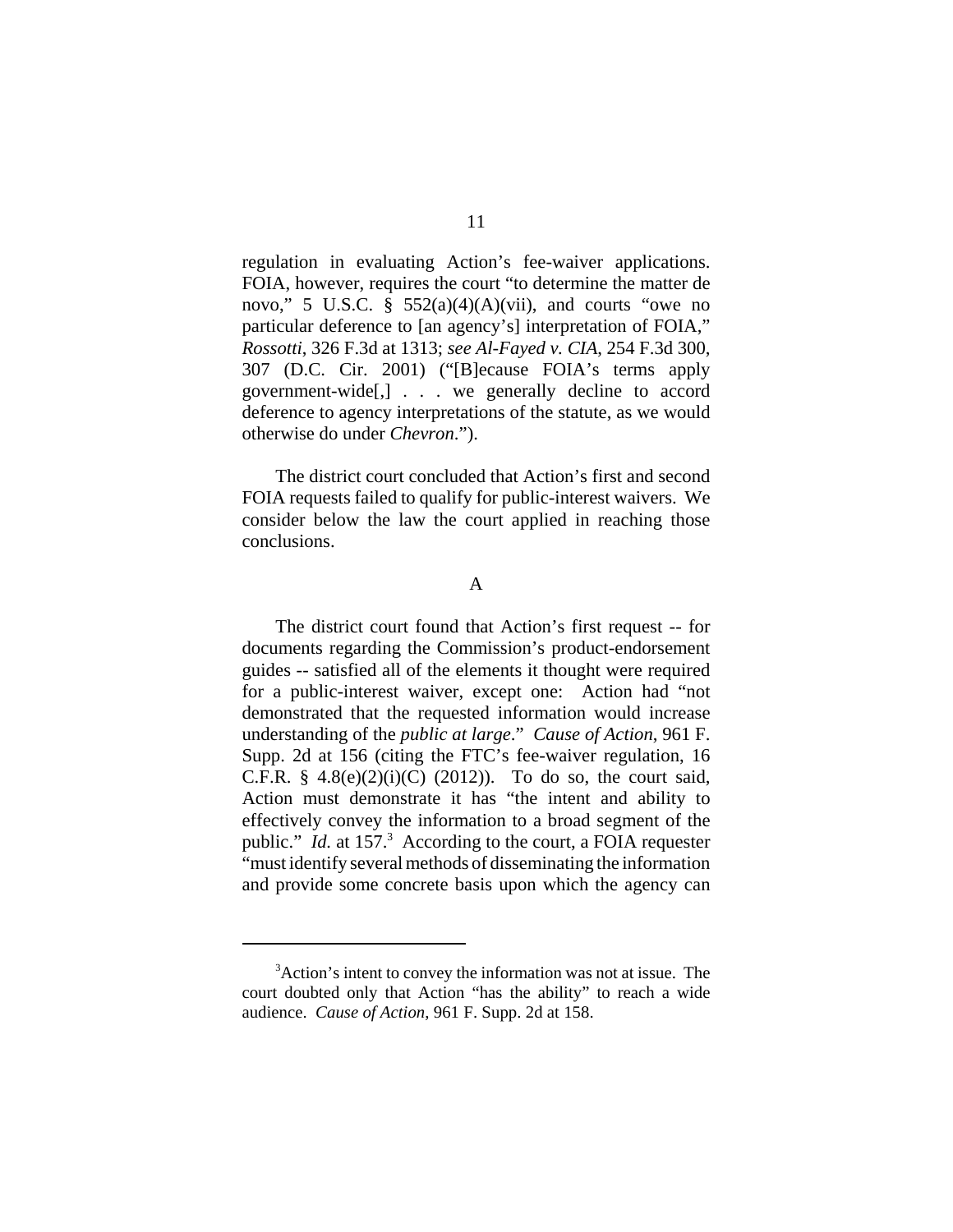conclude that those methods are adequate to convey the requested information to a wide audience." *Id.*

The FTC regulation cited by the district court does require a requester to show that the information it seeks would increase the understanding of the public "at large." 16 C.F.R. § 4.8(e)(2)(i)(C). But FOIA itself does not. The statute requires only that the disclosure be likely to contribute significantly to "public" understanding.  $5 \text{ U.S.C.}$   $\S 552(a)(4)(A)(iii)$ . Nor does the statute require a requester to show an ability to convey the information to a "broad segment" of the public or to a "wide audience." To the contrary, we have held that "proof of the ability to disseminate the released information to a broad cross-section of the public is not required." *Judicial Watch, Inc. v. Dep't of Justice*, 365 F.3d 1108, 1126 (D.C. Cir. 2004); *see Carney v. U.S. Dep't of Justice*, 19 F.3d 807, 814-15 (2d Cir. 1994) (rejecting the assertion that, because a scholar's proposed articles would not "reach a broad cross-section of the public" or "a general audience," his request did not come within the publicinterest provision).

We recognize that the requirement that disclosure of the requested information be "likely to contribute *significantly* to public understanding" defies easy explication. Application of this criterion may well require assessment along two dimensions: the degree to which "understanding" of government activities will be advanced by seeing the information; and the extent of the "public" that the information is likely to reach.<sup>4</sup> The district court's focus was on the second

<sup>4</sup> *See Carney*, 19 F.3d at 814 ("In determining whether disclosure of records will contribute significantly to the public's understanding of the operation or activities of the government, it is relevant to consider the subject matter of the requests and the ability of the requester to disseminate the information."); *Larson v. CIA*, 843 F.2d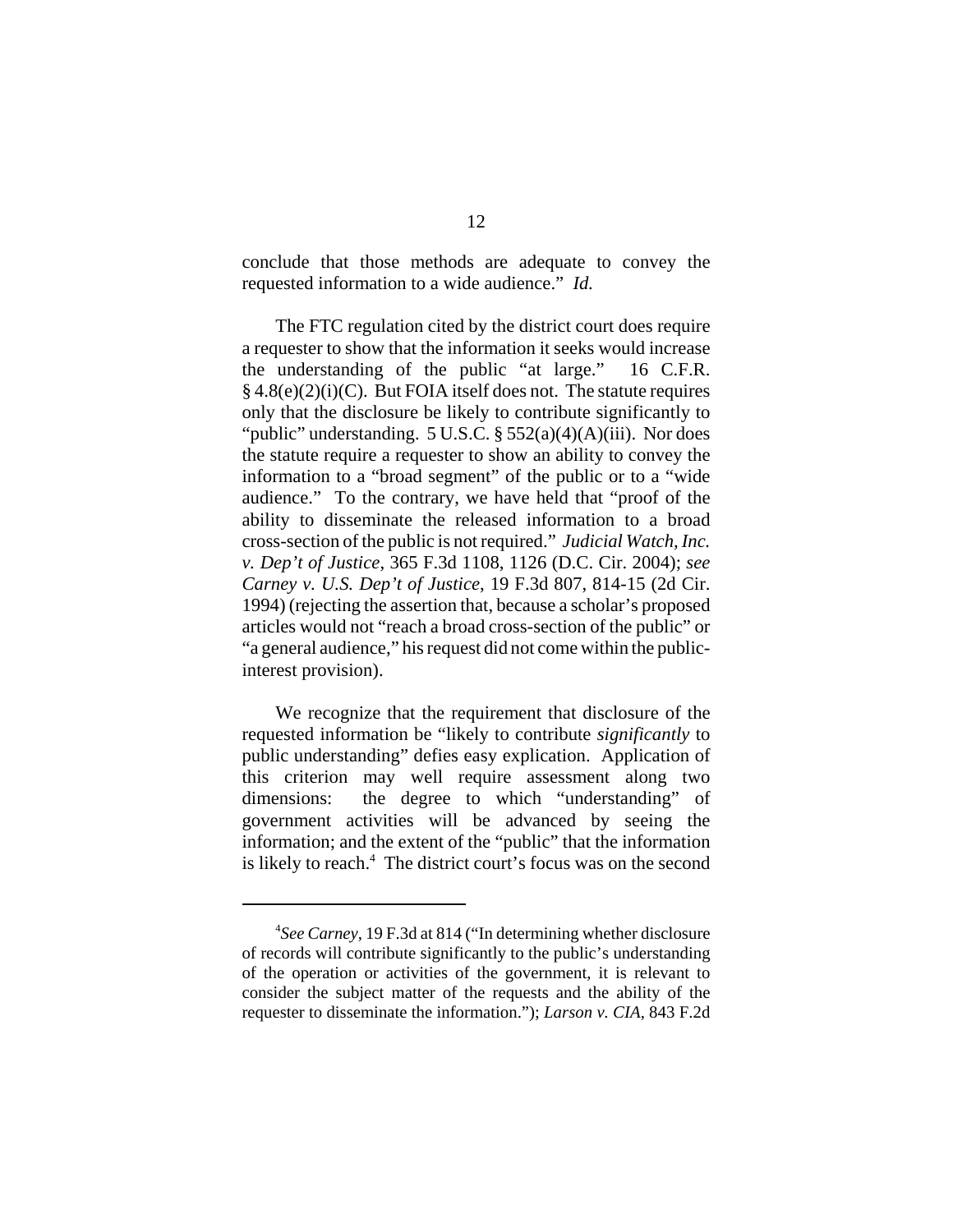dimension.<sup>5</sup> But as we have said, FOIA does not require that a requester be able to reach a "wide audience." Rather, as the Second Circuit has held, "the relevant inquiry . . . is whether the requester will disseminate the disclosed records to a reasonably broad audience of persons interested in the subject." *Carney*, 19 F.3d at 815. That standard is consistent with our precedent, *see Judicial Watch*, 365 F.3d at 1126; *Larson v. CIA*, 843 F.2d 1481, 1482 (D.C. Cir. 1988), and with the limited legislative history.6

<sup>1481, 1483 (</sup>D.C. Cir. 1988) (affirming denial of a fee waiver because, while "the subject matter of [the] request is of public interest," the requester failed to demonstrate an "[]ability to disseminate the information to the public").

<sup>&</sup>lt;sup>5</sup>Regarding the first dimension, the court did not question the "informative value of the information" requested, *see Rossotti*, 326 F.3d at 1313, and did not disagree that a sufficient amount of this information was not yet in the public domain, *Cause of Action*, 961 F. Supp. 2d at 156; *see Campbell v. U.S. Dep't of Justice*, 164 F.3d 20, 36 (D.C. Cir. 1998).

<sup>6</sup> *Compare* 132 CONG. REC. 27,191 (1986) (statement of Sen. Leahy) ("A request can qualify for a fee waiver even if the issue is not of interest to the public-at-large" because "[p]ublic understanding is enhanced when information is disclosed to the subset of the public most interested, concerned, or affected by a particular action or matter."), *with id.* at 31,424 (statement of Sen. Hatch) ("It is intended that the word 'significantly' . . . [and] the qualifying word 'public' be applied so as to require a breadth of benefit beyond any particularly narrow interests that might be presented."). Senators Leahy and Hatch were two of the three cosponsors of the amendment that created the current version of the public-interest provision. *See id.* at 26,763; *see also Nat'l Sec. Archive v. U.S. Dep't of Def.*, 880 F.2d 1381, 1384-85 (D.C. Cir. 1989) (explaining that, because this legislation was not referred to committee, "the statements of the sponsors of the bill" comprise the only relevant legislative history).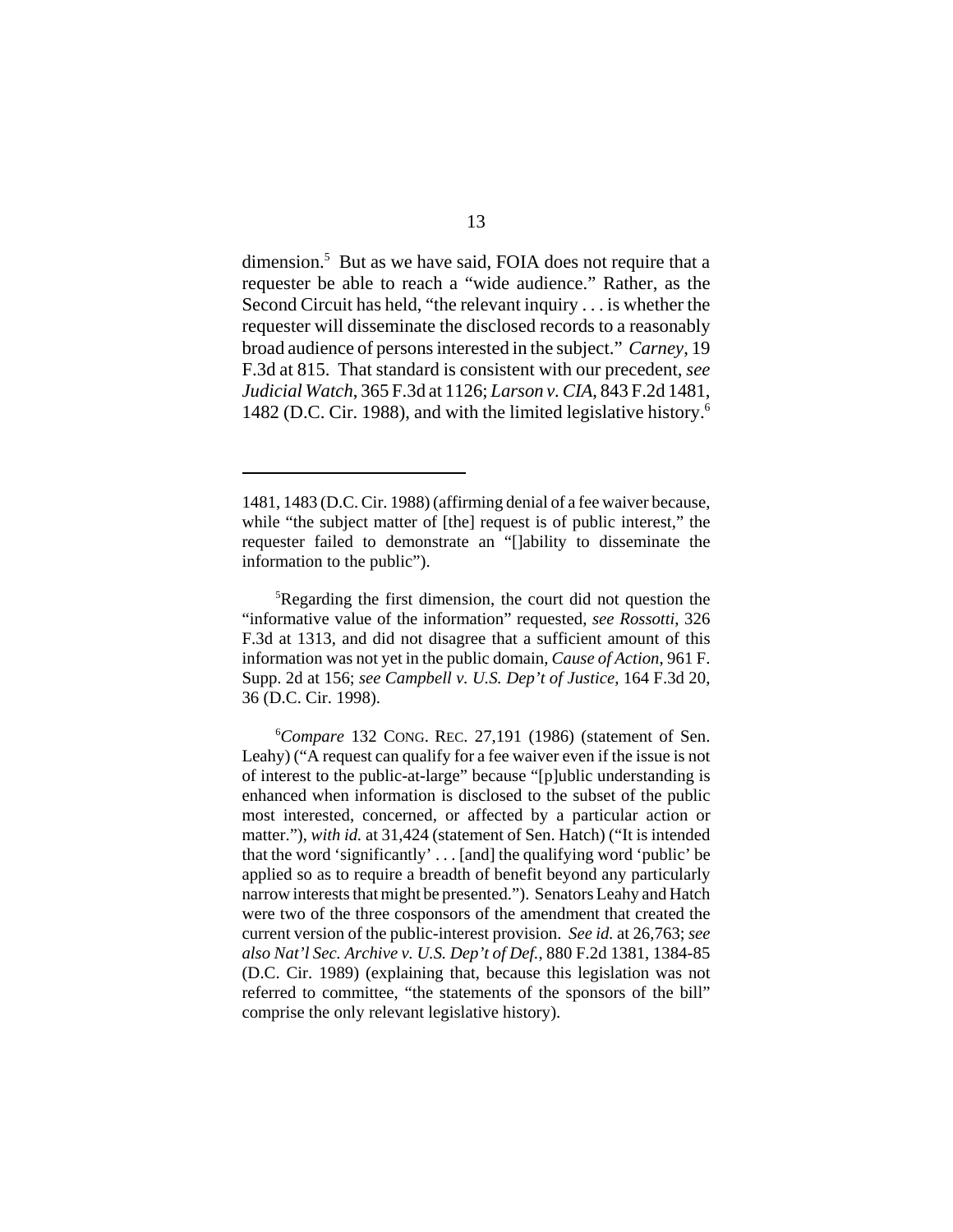Nor must a requester "identify several methods of disseminating the information" it seeks, a requirement the district court found Action failed to meet because it "identified only two methods[,] . . . its website and articles published by news media that have relied upon [its] past work on other issues." *Cause of Action*, 961 F. Supp. 2d at 157. It is true, as the court noted, that in *Judicial Watch v. Rossotti* we found the requester had demonstrated its ability to disseminate the requested information by identifying "nine ways it communicates information to the public." *Id*. (citing *Rossotti*, 326 F.3d at 1314). But we did not suggest that number represented a necessary minimum*. See Rossotti*, 326 F.3d at 1314. There is nothing in the statute that specifies the number of outlets a requester must have, and surely a newspaper is not disqualified if it forsakes newsprint for (or never had anything but) a website.

We do agree with the district court that Action's initial submissions offered little information about whom the specific disclosures it sought could reasonably be expected to reach. Fee-waiver applicants must support their claims with "'reasonable specificity.'" *Rossotti*, 326 F.3d at 1312 (quoting Larson, 843 F.2d at 1483).<sup>7</sup> But whether Action cleared that bar with the substantial additional evidence it submitted with its third request -- evidence regarding its newsletter, periodicals, website, social media presence, planned reports, and press releases to media contacts -- must be addressed on remand. As

<sup>7</sup> *Cf. Larson*, 843 F.2d at 1483 ("Larson's allegations, as presented in the administrative record, failed to identify the newspaper company to which he intended to release the requested information, his purpose for seeking the requested material, or his professional or personal contacts with any major newspaper companies. The absence of this information demonstrates an inability to disseminate the information to the public.").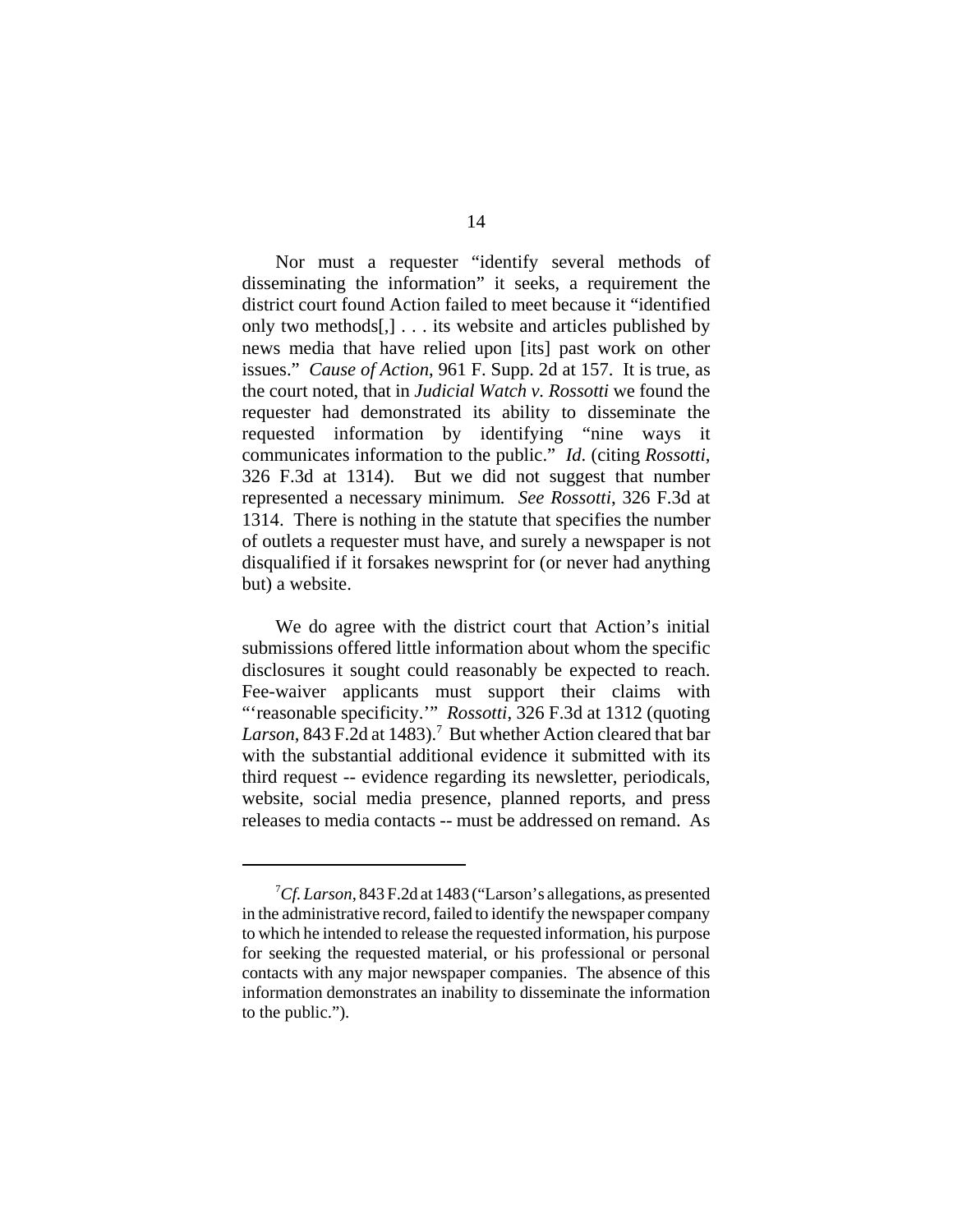government counsel acknowledged at oral argument, even the FTC is "not in a position to say" that the complete agency record "isn't enough" for a fee waiver or reduction, "because it is a substantially greater showing than [Action] made with requests one and two." Oral Arg. Recording 54:30-42.

## B

The district court found that Action's second FOIA request -- for documents concerning the FTC's history of granting public-interest fee waivers -- also failed to qualify for a publicinterest waiver. It did so for several reasons.

1. First, the court again found that Action failed to show it had the ability to disseminate the requested information to a broad segment of the public. We need say no more about this "broad segment" requirement than we have just said in Part III.A.

2. The court further held that Action failed to qualify for a waiver "[b]ecause the *primary beneficiary* of the requested information is [Action]." *Cause of Action*, 961 F. Supp. 2d at 159 (emphasis added). The court acknowledged that Action planned to write a report about how the FTC grants publicinterest waivers, and that the planned report "may well benefit the public." *Id.* But it agreed with the FTC that Action did not "primarily ma[k]e this second request in order to . . . benefit the public." *Id.* Rather, Action's "primary interest in the second request was . . . to better prepare itself for an appeal of its fee waiver denial of its first request." *Id.*

In applying a "primary beneficiary" test, the court relied on this circuit's decision in *National Treasury Employees Union v. Griffin*, which held that requesters must "indicate that a fee waiver or reduction will *primarily* benefit the public." 811 F.2d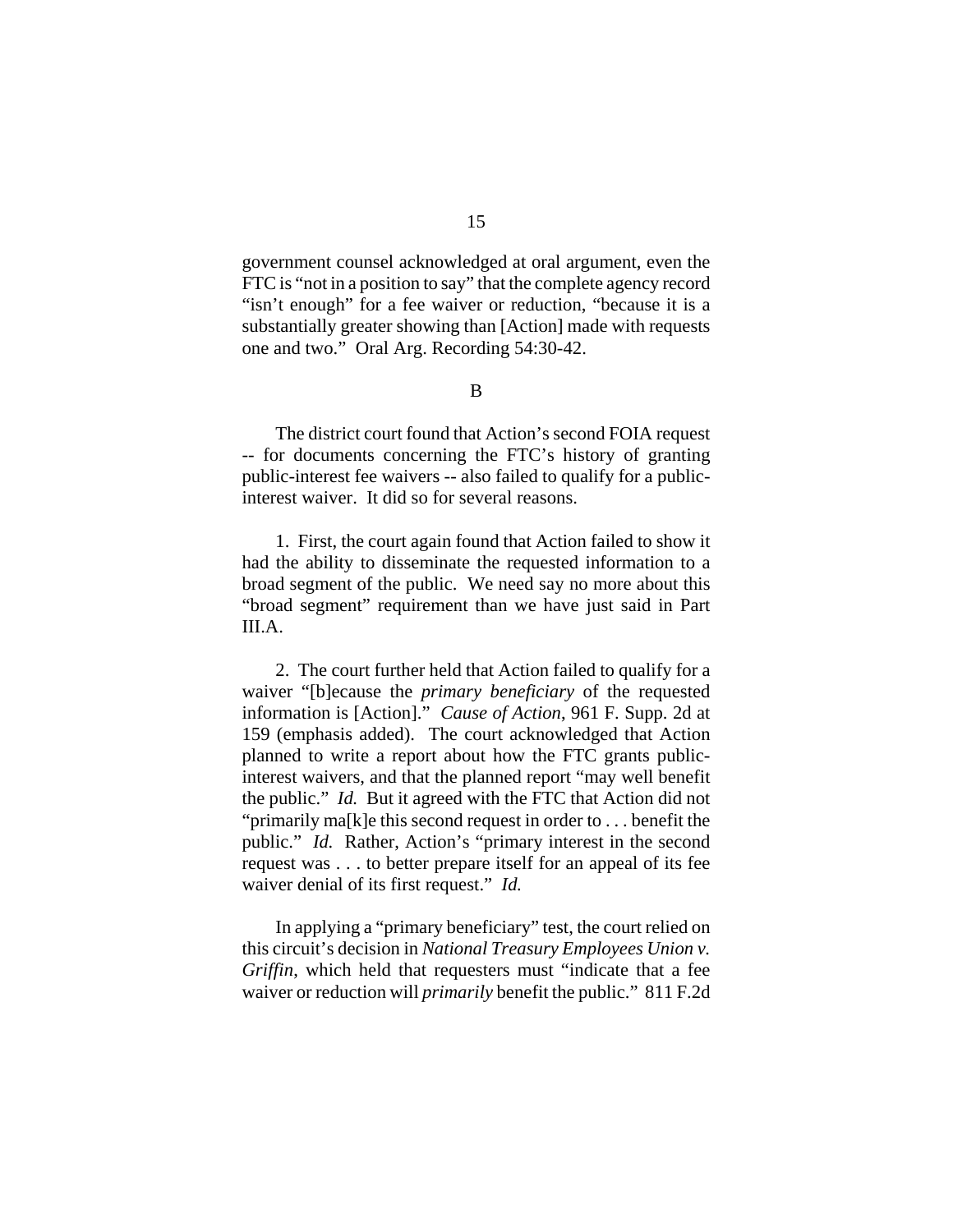644, 648 (D.C. Cir. 1987). *Griffin* was decided under the pre-1986 statute, which expressly authorized fee waivers only when "'furnishing the information can be considered as primarily benefitting the general public.'" *Id.* at 646-47 (quoting 5 U.S.C. § 552(a)(4)(A) (1982)); *see id.* at 647 n.2. In 1986, however, amendments to FOIA eliminated that requirement. *See* Freedom of Information Reform Act of 1986, Pub. L. No. 99-570, § 1803, 100 Stat. 3207-48, 3207-50 (codified at 5 U.S.C.  $\S$  552(a)(4)(A)(iii) (2012)). Now the text requires only that the disclosure be "likely to contribute significantly to public understanding." *Id.*

It is still the case, of course, that a requester is ineligible for a waiver if the requested information will be to its benefit alone. The statute requires, after all, that the information contribute to *public* understanding. 5 U.S.C. § 552(a)(4)(A)(iii); *see Forest Guardians v. U.S. Dep't of Interior*, 416 F.3d 1173, 1179 (10th Cir. 2005) ("FOIA fee waivers are limited to disclosures that enlighten more than just the individual requester . . . ."). But since the 1986 amendments, it no longer matters whether the information will also (or even primarily) benefit the requester. Nor does it matter whether the requester made the request for the *purpose* of benefiting itself. The statutory criterion focuses only on the likely *effect* of the information disclosure.

3. In light of its conclusion that the second request failed to satisfy the public-interest provision in the above two ways, the district court found it unnecessary to resolve the FTC's contention that the request also failed because disclosure of the information was "'primarily in the commercial interest of the requester.'" *Cause of Action*, 961 F. Supp. 2d at 159 n.4 (quoting 5 U.S.C.  $\S$  552(a)(4)(A)(iii)). The court indicated, however, that if it "were to consider the commercial interest prong of the test, . . . it would likely find [Action's] second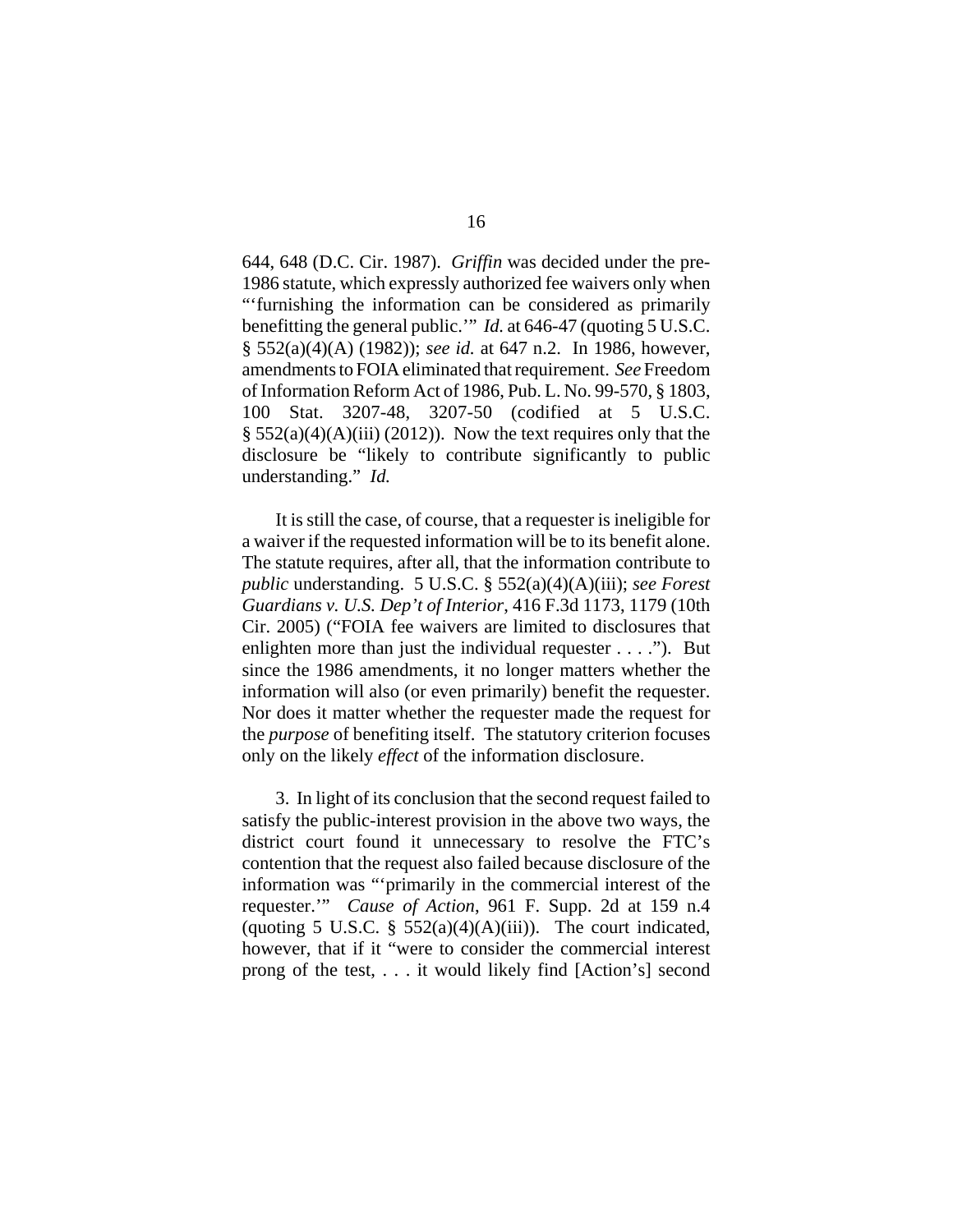request fails that as well, because of its nexus with the lawsuit [Action] filed against the agency." *Id.*

But Action's interest in information regarding the FTC's treatment of fee-waiver applications (including Action's own) is not rendered "commercial" merely because the information could help it obtain a fee waiver. *See McClellan Ecological Seepage Situation v. Carlucci*, 835 F.2d 1282, 1285 (9th Cir. 1987) (holding that FOIA "[i]nformation helpful to a tort claim furthers a requester's interest in compensation or retribution, but not an interest in commerce, trade, or profit"); *McClain v. U.S. Dep't of Justice*, 13 F.3d 220, 220 (7th Cir. 1993) ("McClain sought the documents primarily to facilitate a challenge to his conviction; this is not a 'commercial' interest.").<sup>8</sup> Of course, if a requester's only interest in a particular request is to further its own litigation, it may be difficult or impossible to show that disclosure of the information is likely to contribute significantly to public understanding. *See Carney*, 19 F.3d at 816; *McClain*, 13 F.3d at 221. But in that situation, the fee-waiver application runs aground on a different element of the public-interest test.

## IV

Action contends that, even if it does not qualify for a public-interest fee waiver, it is entitled to a waiver of all but the FTC's copying costs because it is a "representative of the news media." 5 U.S.C. § 552(a)(4)(A)(ii)(II). Although Congress added this fee-waiver category to FOIA in the Freedom of Information Reform Act of 1986 (FIRA), Pub. L. No. 99-570,

<sup>8</sup> *See also* Office of Mgmt. & Budget, Uniform FOIA Fee Schedule & Guidelines, 52 Fed. Reg. 10,012, 10,017-18 (Mar. 27, 1987) (interpreting "commercial use" in 5 U.S.C.  $\S$  552(a)(4)(A)(ii) as a use that "furthers the commercial, trade or profit interests of the requester").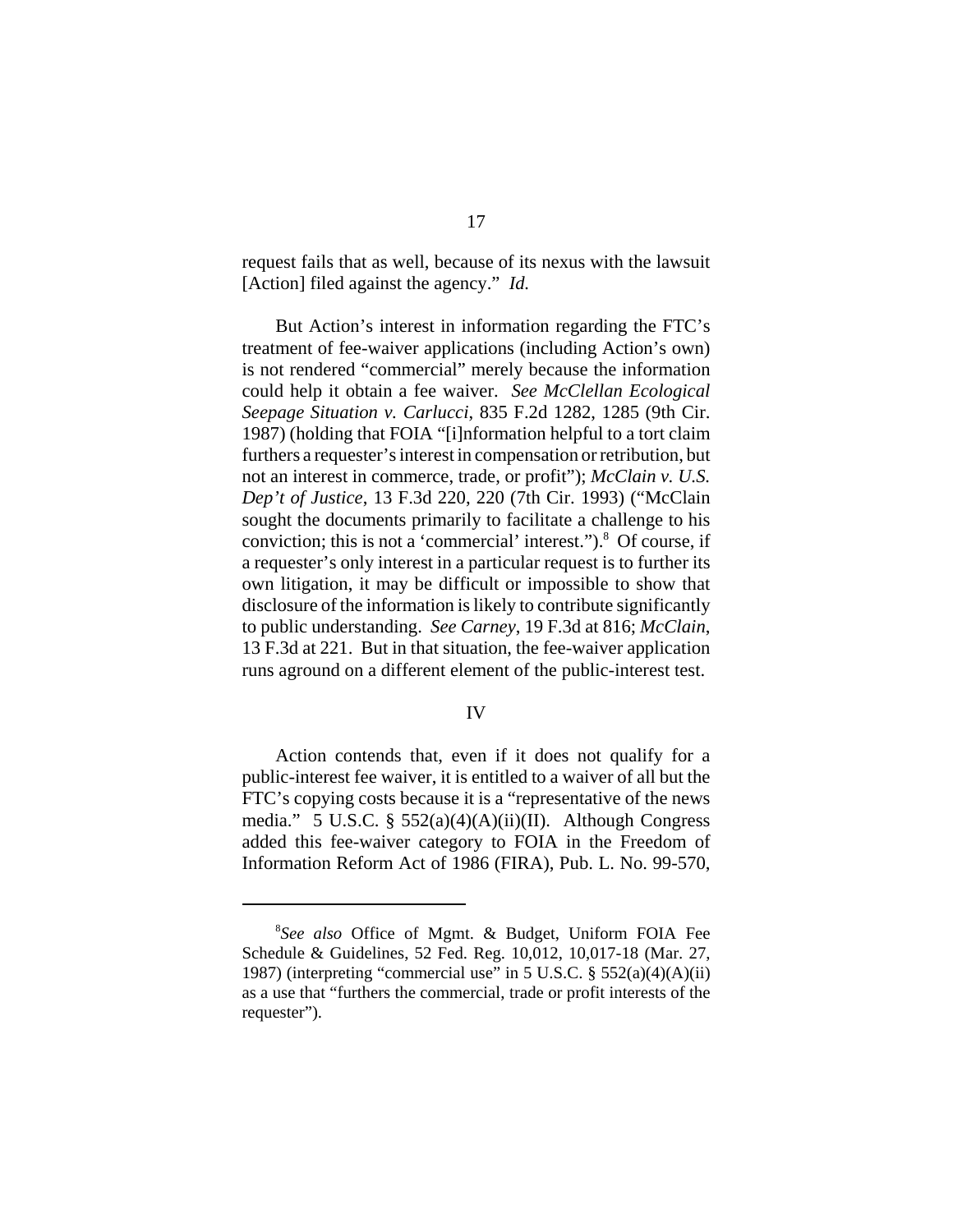§ 1803, 100 Stat. 3207-48, 3207-50, we have issued only one opinion that has addressed its meaning in any detail, *Nat'l Sec. Archive v. U.S. Dep't of Def.*, 880 F.2d 1381 (D.C. Cir. 1989), and none since Congress expressly defined the category in 2007,

A

*see* OPEN Government Act of 2007, Pub. L. No. 110-175, § 3, 121 Stat. 2524, 2525 (codified at 5 U.S.C. § 552(a)(4)(A)(ii)).

In 1986, FIRA added the "representative of the news media" fee-waiver category to FOIA, but did not define which entities would qualify. FIRA § 1803, 100 Stat. at 3207-48 (codified at 5 U.S.C.  $\S$  552(a)(4)(A)(ii)(II)). It did, however, instruct the Office of Management and Budget (OMB) to promulgate "guidelines[,] . . . which shall provide for a uniform schedule of fees" to which individual agencies' fee guidelines had to conform. 5 U.S.C. § 552(a)(4)(A)(i); *see Media Access Project v. FCC*, 883 F.2d 1063, 1069 (D.C. Cir. 1989). Thereafter, OMB promulgated guidelines that defined a "representative of the news media" as "any person actively gathering news for an entity that is organized and operated to publish or broadcast news to the public." Uniform FOIA Fee Schedule & Guidelines, 52 Fed. Reg. 10,012, 10,018 (Mar. 27, 1987) [hereinafter OMB Guidelines]. The OMB Guidelines offered some textbook examples of news-media entities ("television or radio stations" and "publishers of periodicals"), but noted that those examples were "not intended to be allinclusive." *Id.* The Guidelines also stated that, "as traditional methods of news delivery evolve (e.g., electronic dissemination of newspapers through telecommunications services), such alternative media would be included in this category." *Id.*

Two years later, in 1989, this court decided its principal case concerning the criteria for qualifying as a "representative of the news media." In *National Security Archive v. Department*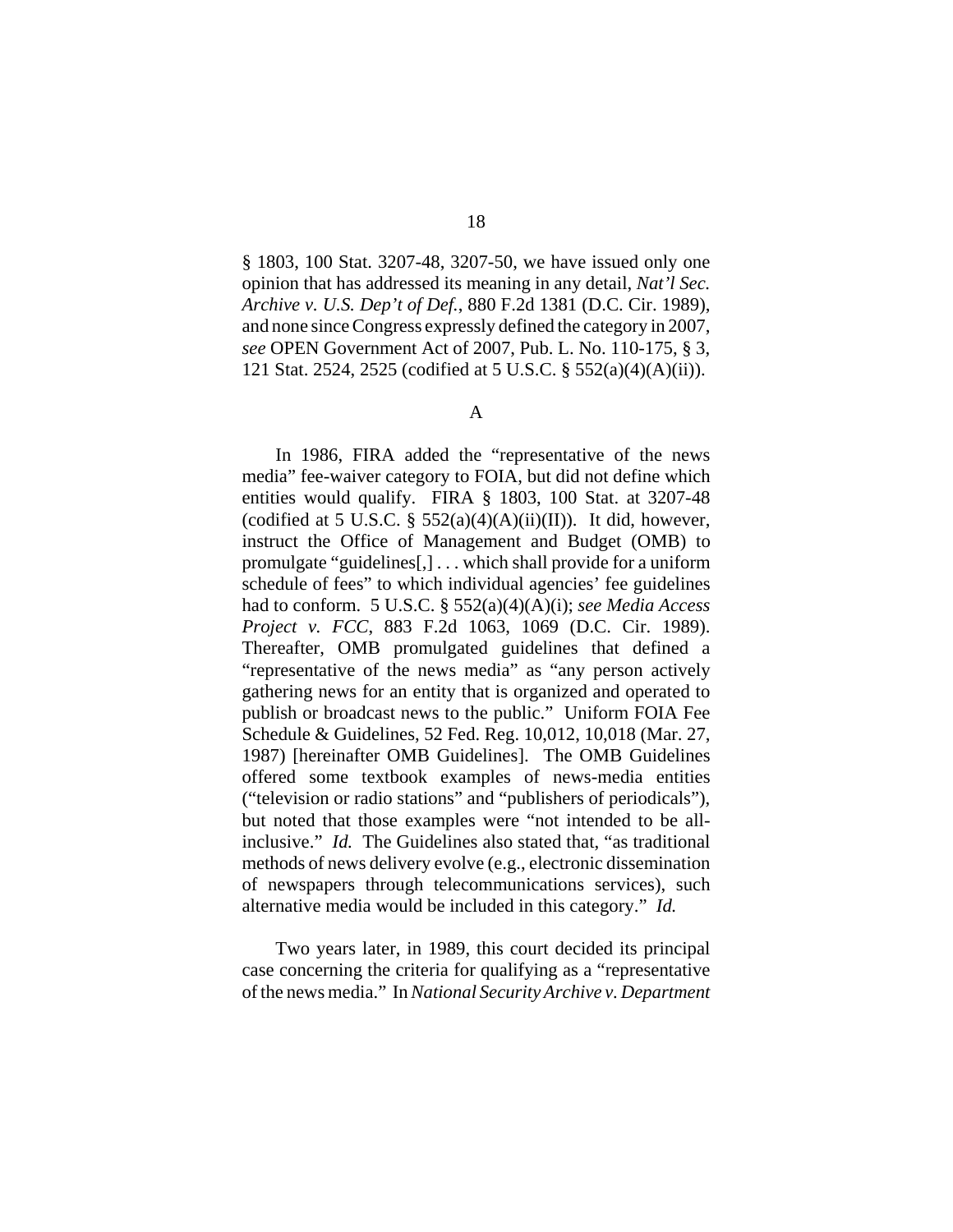*of Defense*, we concluded that the Archive, a nonprofit institution, qualified. 880 F.2d at 1386. In reaching that conclusion, we first explained that several of the Archive's activities were insufficient to establish news-media status because they were merely ways of "making information available to the public." *Id.* We nonetheless found the Archive qualified because it also had "firm" plans to "publish a number of . . . 'document sets'" concerning United States foreign and national security policy. *Id.* at 1386. The Archive intended "to obtain the raw materials for its document sets" from FOIA requests and other sources, "cull those of particular interest," and "then supplement the chosen documents with detailed crossreferenced indices, other finding aids, and a sophisticated computerized retrieval system." *Id.* It would then sell the document sets to support its work. *Id.* In this way, we explained, the Archive would "act, in essence, as a publisher." *Id.* That qualified the Archive as a "representative of the news media," we said, in light of our understanding both that Congress intended us to interpret the term "broadly" and that the legislature saw an important distinction between "merely . . . making information available and publishing or otherwise disseminating that information." *Id.* (internal quotation marks and alterations omitted).

"Without suggesting that any one of [the Archive's] activities [was] either necessary or sufficient for a[n] . . . organization to be a 'representative of the news media,'" we concluded that the Archive was "well within" that category because it "gathers information from a variety of sources; exercises a significant degree of editorial discretion in deciding what documents to use and how to organize them; devises indices and finding aids; and distributes the resulting work to the public." *Id.* at 1387. We then summarized our view as follows: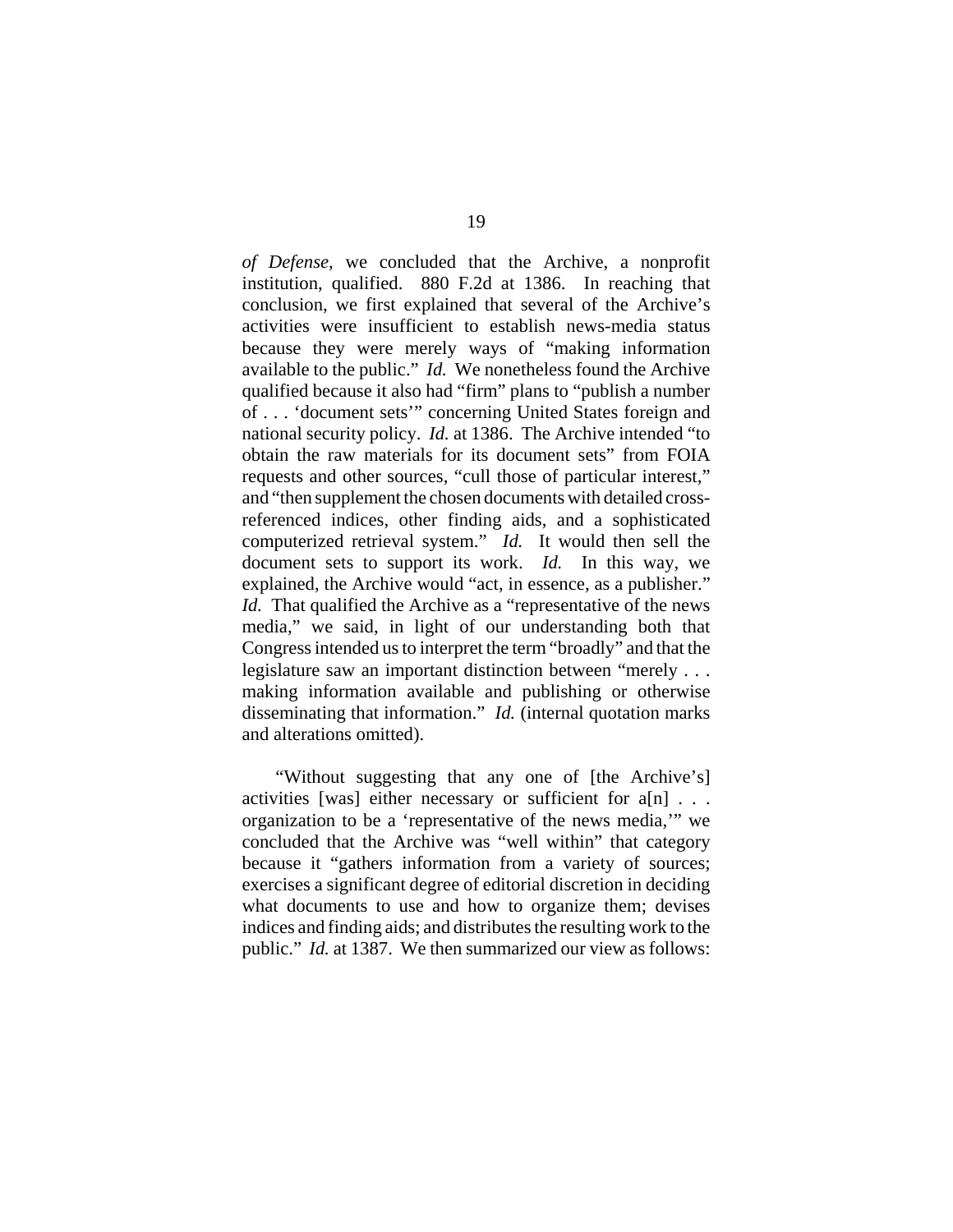A representative of the news media is, in essence, a person or entity that gathers information of potential interest to a segment of the public, uses its editorial skills to turn the raw materials into a distinct work, and distributes that work to an audience.

*Id.*

In 2007, Congress again amended FOIA, this time to provide an express statutory definition of the news-media category. *See* OPEN Government Act § 3, 121 Stat. at 2525 (codified at 5 U.S.C. §  $552(a)(4)(A)(ii)$ ). Striving for a compromise that would "protect[] internet publications and freelance journalists" but still "preserve commonsense limits," Senator Kyl proposed, and Congress ultimately adopted, an amendment that incorporated "the definition of media requester that was announced by the DC Circuit in *National Security Archive*," 153 CONG. REC. 22,945 (2007) (statement of Sen. Kyl). In relevant part, the amended statute provides:

> In this clause, the term *"a representative of the news media" means any person or entity that gathers information of potential interest to a segment of the public, uses its editorial skills to turn the raw materials into a distinct work, and distributes that work to an audience*. . . . Examples of news-media entities are television or radio stations broadcasting to the public at large and publishers of periodicals (but only if such entities qualify as disseminators of "news") who make their products available for purchase by or subscription by or free distribution to the general public. These examples are not all-inclusive. Moreover, as methods of news delivery evolve (for example, the adoption of the electronic dissemination of newspapers through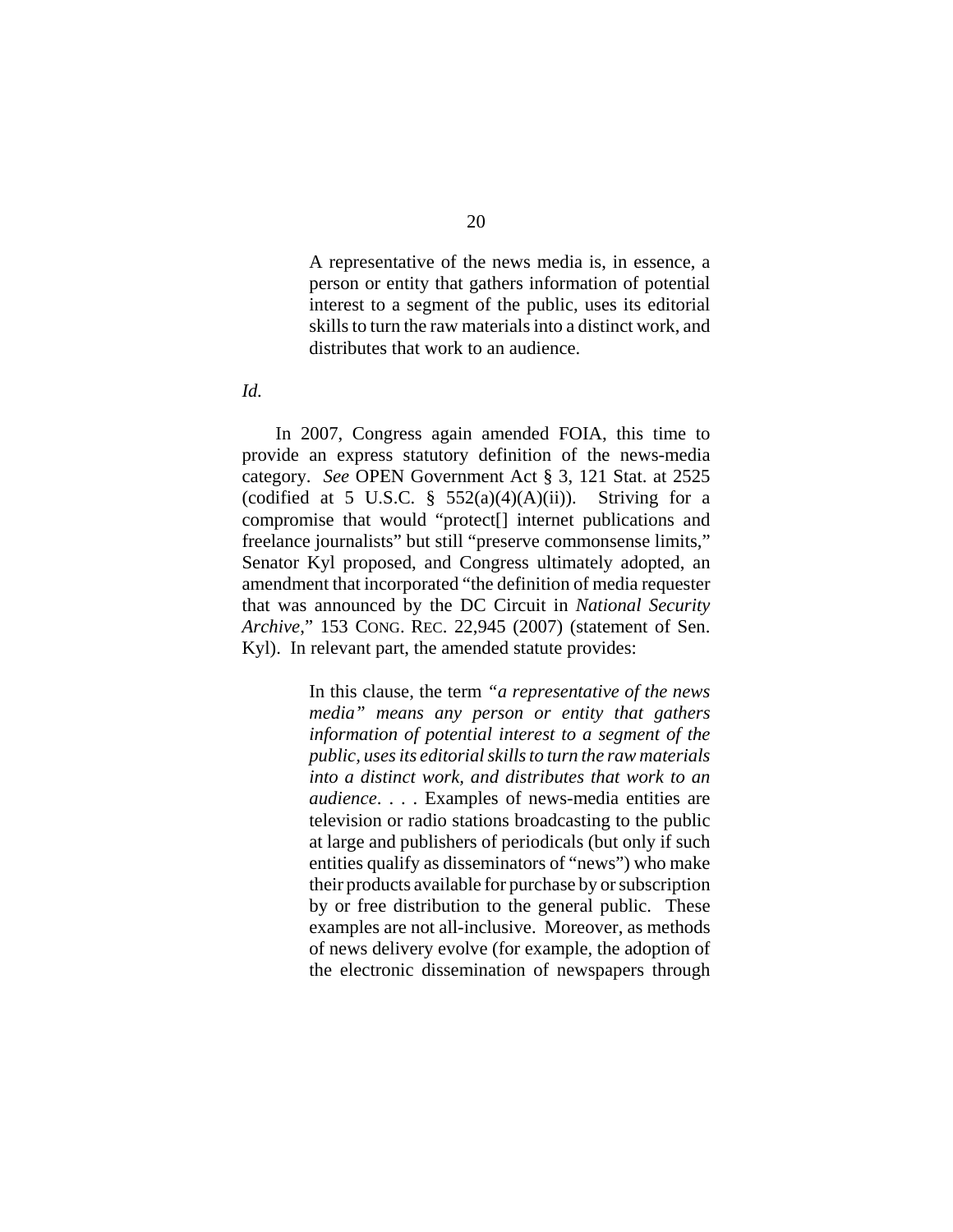telecommunications services), such alternative media shall be considered to be news-media entities.

# 5 U.S.C. §  $552(a)(4)(A)(ii)$  (emphasis added).<sup>9</sup>

The first, operative sentence of the statutory definition, taken directly from *National Security Archive*, is readily severable into five criteria that a requester must satisfy to qualify as a "representative of the news media." A requester must: (1) gather information of potential interest (2) to a segment of the public; (3) use its editorial skills to turn the raw materials into a distinct work; and (4) distribute that work (5) to an audience. *See* 5 U.S.C. § 552(a)(4)(A)(ii). In addition, the news-media fee waiver applies only to records that "are not sought for commercial use." *Id.*  $\S$  552(a)(4)(A)(ii)(II).

## B

The district court found that Action satisfied the first two criteria because its first and second requests sought to gather information of potential interest to segments of the public: the first request, regarding the FTC's product-endorsement guides, would be of interest to "social media authors" and bloggers; and the second request, regarding fee-waiver denials, would be of interest to those who apply for such waivers. *Cause of Action*, 961 F. Supp. 2d at 162. The FTC does not dispute that finding.

<sup>&</sup>lt;sup>9</sup>The portion of the statutory text that is not italicized derives from the 1987 OMB Guidelines. *See* 52 Fed. Reg. at 10,015. OMB has not issued any new guidelines since the 2007 OPEN Government Act. The portion of the text omitted by the ellipsis states: "In this clause, the term 'news' means information that is about current events or that would be of current interest to the public." Neither the FTC nor the court relied on this sentence in denying Action "representative of the news media" status.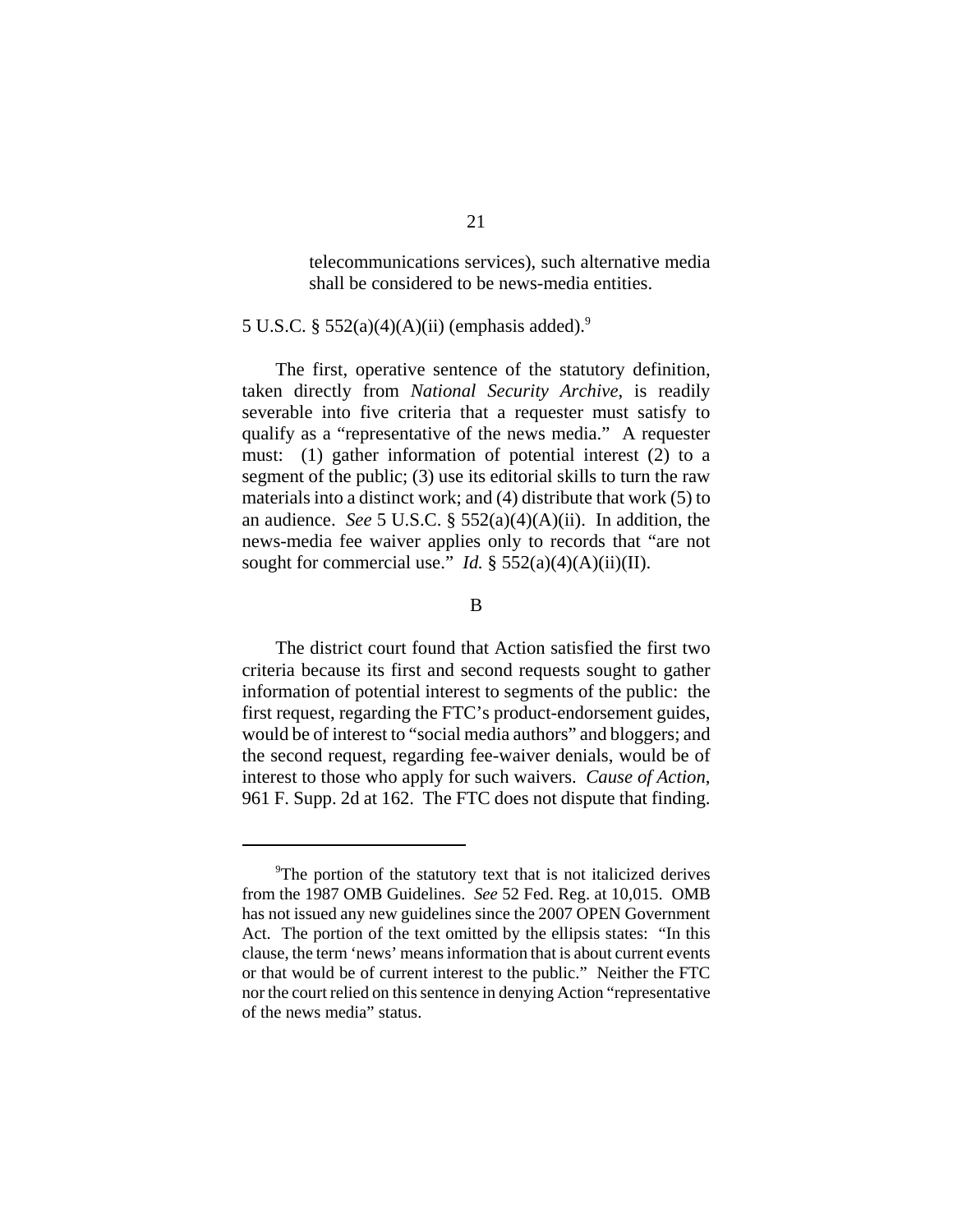Nor do we. We do, however, want to sound a note of caution regarding an assumption underlying the court's analysis.

That analysis appears to require that each FOIA *request* be for information that is of potential interest to a segment of the public. Such a case-by-case approach is correct for the publicinterest waiver test, which requires that the "disclosure of the [requested] information" be in the public interest. 5 U.S.C.  $§$  552(a)(4)(A)(iii). But the news-media waiver, by contrast, focuses on the nature of the *requester*, not its request. The provision requires that the request be "made by" a representative of the news media. *Id.*  $\frac{1}{2}$  552(a)(4)(A)(ii)(II). A newspaper reporter, for example, is a representative of the news media regardless of how much interest there is in the story for which he or she is requesting information.<sup>10</sup>

So, too, for Action. If it satisfies the five criteria as a general matter, it does not matter whether any of the individual FOIA requests does so. This does not mean that the specific requests are irrelevant. For example, showing that those requests are of potential interest to a segment of the public is one way of showing that the entity satisfies the first two criteria for news-media status. Indeed, it may be the best way to satisfy those criteria for a new entity that lacks a track record or that employs FOIA requests as its principal means of gathering information -- both of which appear to describe the appellant in this case. But the statute's focus on requesters, rather than requests, does mean that evidence of Action's news-media status

 $10$ <sup>10</sup>There is a caveat: If a news-media entity makes the request in its corporate rather than journalistic capacity, the request does not qualify for a fee waiver because it founders on the additional requirement that the records not be "sought for commercial use." *Id.* § 552(a)(4)(A)(ii)(II); *see Nat'l Sec. Archive*, 880 F.2d at 1387.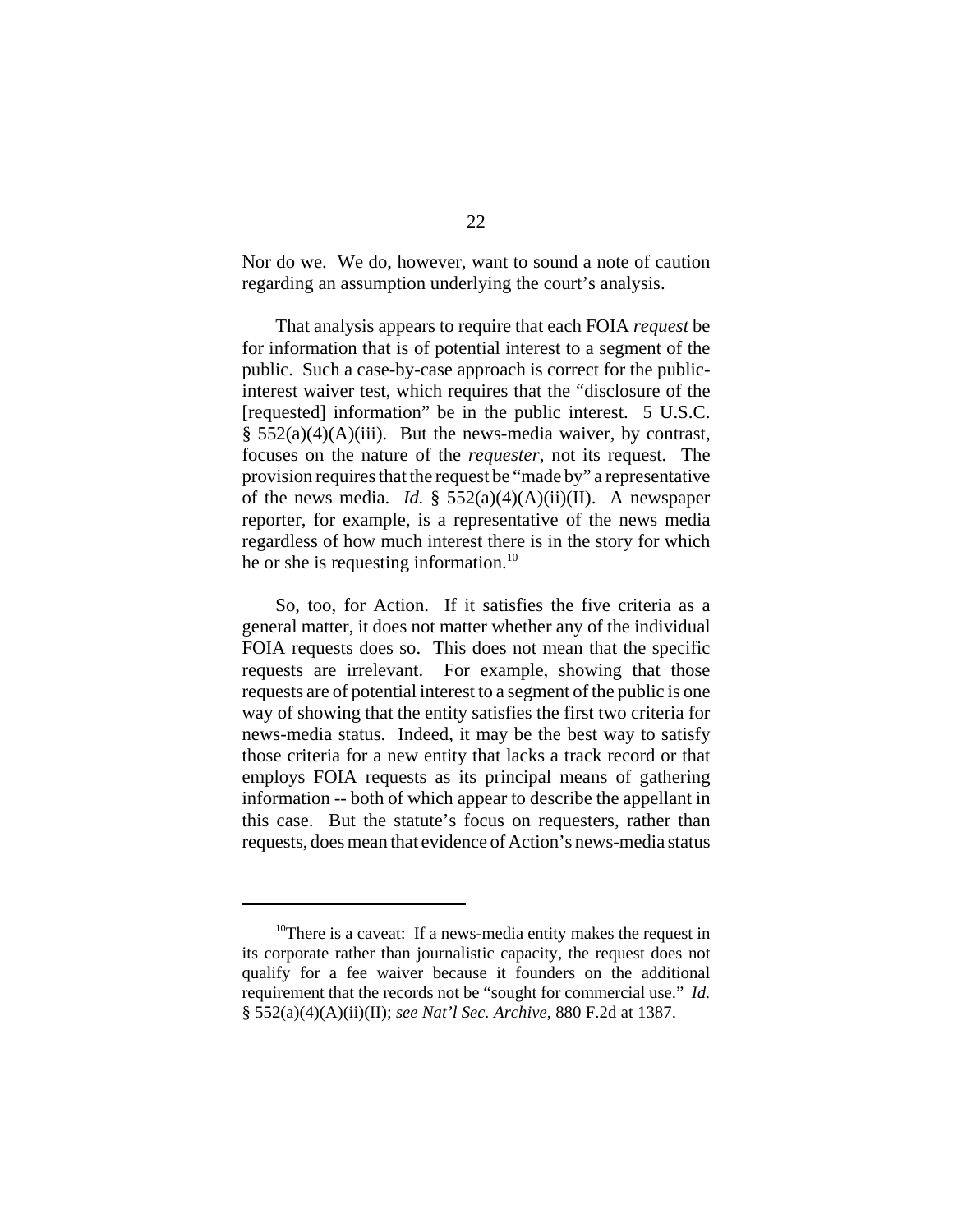is not limited to what it establishes about the three FOIA requests that are the subject of this litigation.

C

The district court found that Action did not satisfy the third news-media criterion -- that it uses its editorial skills to turn raw material into a distinct work -- because it did not "demonstrate that it would use information from a range of sources to independently produce a unique product." *Cause of Action*, 961 F. Supp. 2d at 162. The court noted that, in *National Security Archive*, the requester "was gathering raw material from a wide variety of sources in addition to the FOIA requests at issue in order to create 'document sets' on specific topics." *Id.* (citing *Nat'l Sec. Archive*, 880 F.3d at 1386). Action is not like the Archive, the court said, because it "did not indicate [1] any distinct work it planned to create based on the requested information or [2] that it would use any information beyond that obtained in the FOIA requests to create any unique product." *Id.*

1. We are not sure that we understand the first point in the preceding sentence because, as noted in Part III.B.2 above, the district court acknowledged that Action did in fact indicate at least one distinct work that it planned to create: "a report describing how the FTC grants public interest fee waivers." *Cause of Action*, 961 F. Supp. 2d at 159; *see* Action Letter of 4/4/2012 at 6 (App. 181). It may be that the court disregarded that report (and a second planned report concerning the FTC's product-endorsement guides) because Action did not specify it until it filed supplemental materials in support of its third FOIA request. As we said in Part II, however, those supplemental materials are part of the administrative record and must be examined on remand.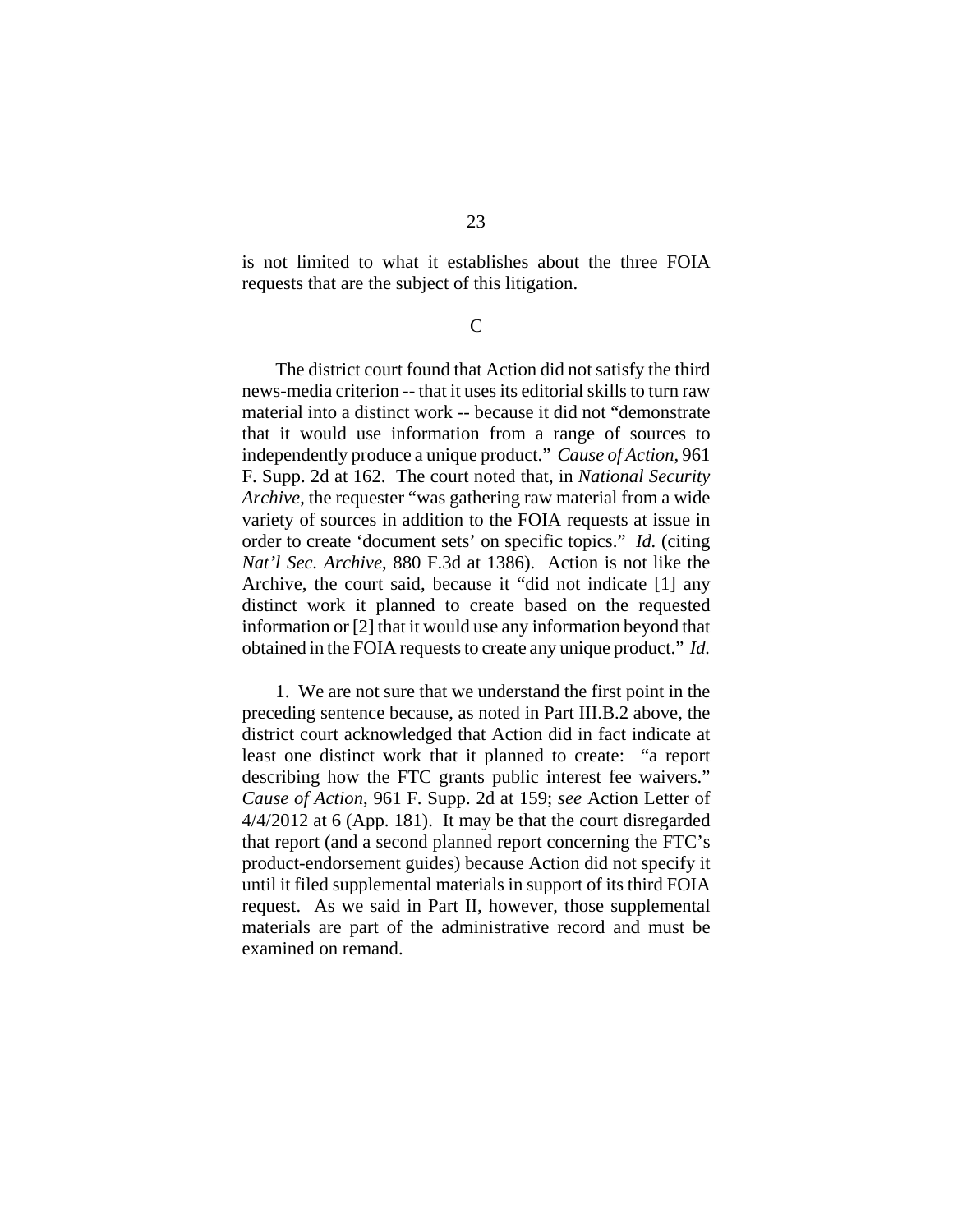We also note that the district court did not consider the possibility, which the FTC resisted, that a news-media entity could create a "distinct work" by commenting to other outlets about documents it obtains under FOIA. At oral argument, however, the FTC conceded that editorial skill could be manifested in a distinct work of that kind. Indeed, it recognized that, if an entity (such as Action) issues substantive press releases concerning the documents it uncovers, or even if it simply provides editorial comments on those documents in interviews with newspapers, such a gloss on the underlying materials could satisfy this element of the definition. *See* Oral Arg. Recording 56:57-57:28.

We agree. A substantive press release or editorial comment can be a distinct work based on the underlying material, just as a newspaper article about the same documents would be -- and its composition can involve "a significant degree of editorial discretion," *Nat'l Sec. Archive*, 880 F.2d at 1387. Although we agree with the district court that Action's first application for news-media status was too conclusory in explaining the kind of works it would produce and disseminate, *see* Action Letter of 9/26/2011 at 1 (App. 26); *Rossotti*, 326 F.3d at 1312 (holding that fee-waiver applications must be "based on more than conclusory allegations" (internal quotation marks omitted)), the materials supporting Action's third request cite a large number of articles and releases. And as we have said, they also include descriptions of particular public reports that Action planned to write. *See Cause of Action*, 961 F. Supp. 2d at 162 n.6. Those materials are part of the administrative record and will be before the district court on remand.

2. The court's second point -- that Action failed to indicate it would use any information beyond that obtained in the FOIA requests -- does not bear on the statutory qualifications for a news-media waiver. The statute does not require that a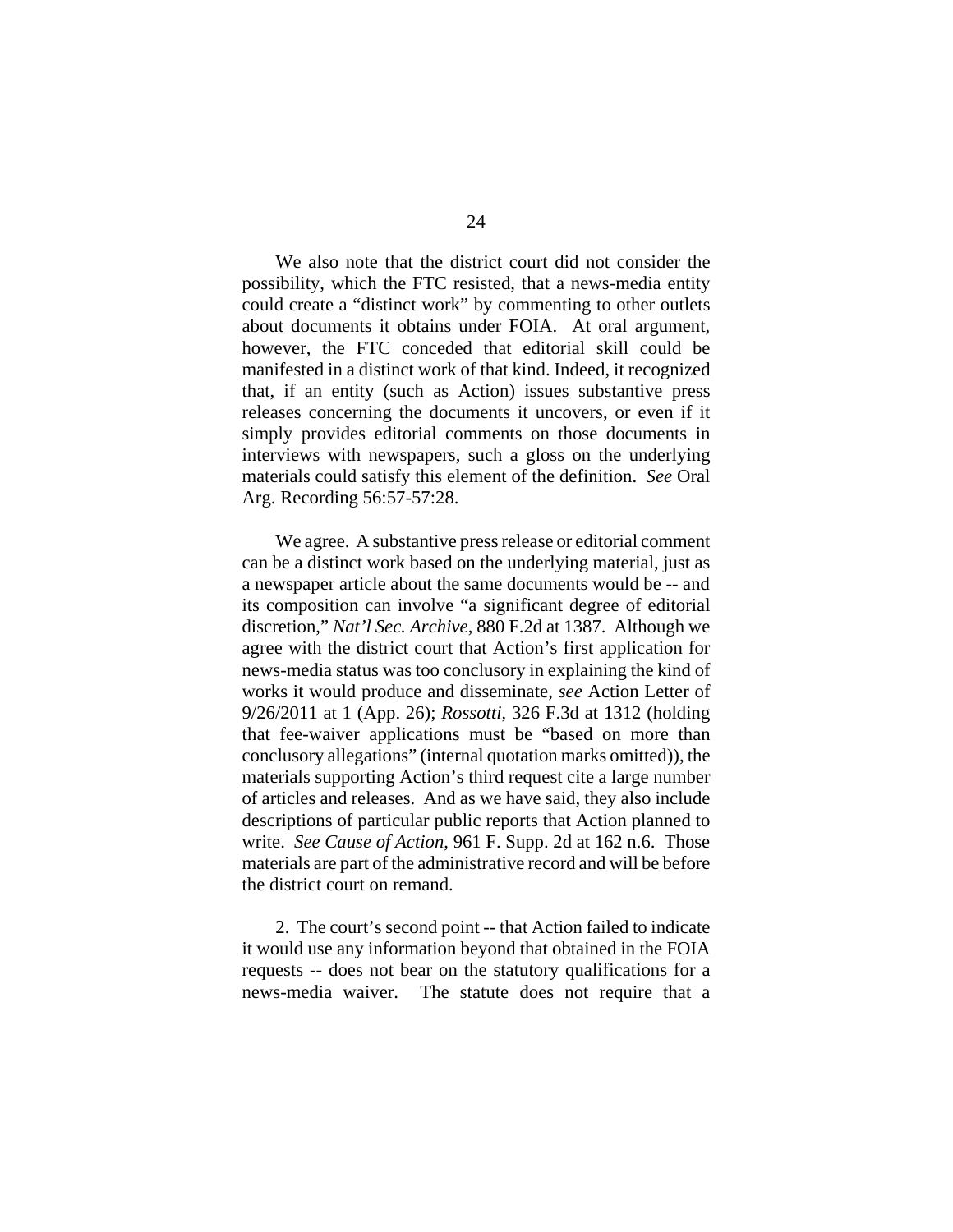requester gathers information "from a range of sources" or a "wide variety of sources," *Cause of Action*, 961 F. Supp. 2d at 162. It requires only that the requester "gathers information." 5 U.S.C. §  $552(a)(4)(A)(ii)$ . As we explained above, nothing in principle prevents a journalist from producing "distinct work" that is based exclusively on documents obtained through FOIA.

The district court was correct that, in *National Security Archive*, we observed that the requester's activities included "gather[ing] information from a variety of sources." 880 F.2d at 1387. But we also said we were not "suggesting that any one of [the Archive's] activities is either necessary or sufficient" for an entity to qualify as a representative of the news media. *Id.* And our summary description of such an entity, which Congress enacted as the statutory definition in 2007, made no mention of that factor. *See* OPEN Government Act § 3, 121 Stat. at 2525 (codified at 5 U.S.C.  $\S 552(a)(4)(A)(ii)$ ). Accordingly, there are no grounds for finding it necessary to news-media status.

D

The district court also found that Action failed to satisfy a combination of the fourth and fifth criteria -- that it "distributes [its] work to an audience." 5 U.S.C.  $\S$  552(a)(4)(A)(ii). To satisfy those criteria, the court said, a requester must do two things: It "[1] must demonstrate that it has the intent and ability to disseminate the requested information to the public rather than merely make it available; [and 2] must also demonstrate that its operational activities are especially organized around doing so." *Cause of Action*, 961 F. Supp. 2d at 162. In context, those two requirements impose a greater burden than the statute demands.

1. Before considering the way in which the district court applied its first requirement to Action, we note two concerns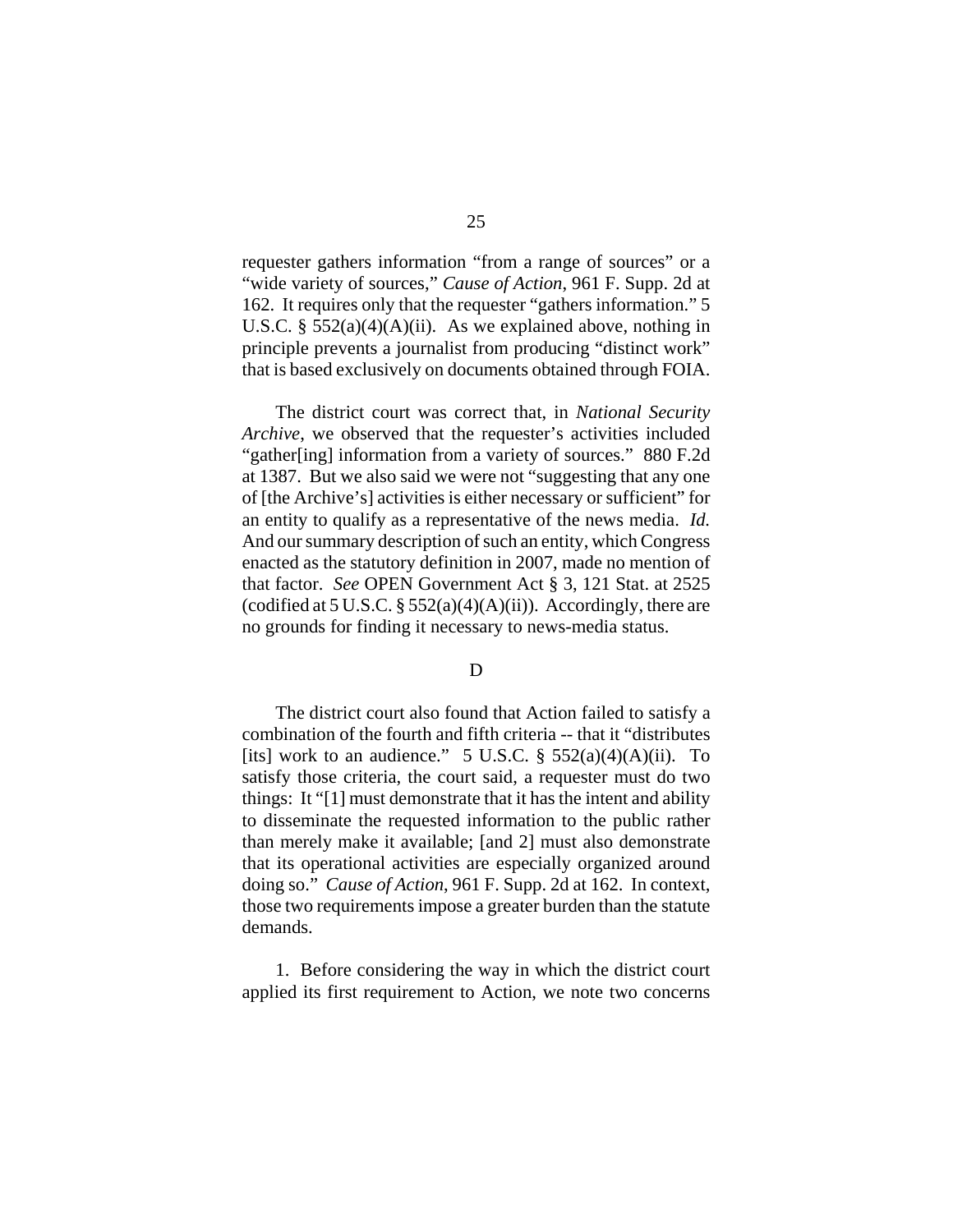about its verbal formulation. First, by focusing on Action's intent and ability to disseminate "the requested information" rather than information in general, this formulation again looks to the nature of the *request* rather than of the *requester*. As we noted above, however, the news-media provision focuses on the latter.

Second, the parties and amici skirmish over the court's suggestion that a qualifying requester must disseminate information "rather than merely make it available." Their disagreement appears to be more semantic than substantive. On the one hand, the court is right that merely making information available is not the same as distributing it. In *National Security Archive*, for example, we suggested that it would not have been enough for the Archive to collect its document sets in its "private research institute and library," 880 F.2d at 1386, even though they would be "available for public use" there, *id.* at 1383. On the other hand, the amici are right that *"The New York Times* [and] *The Washington Post*" are news media, even "when publishing something only on their websites." Br. of Amici Reporters Comm. for Freedom of the Press, et al. 15.

As the district court implicitly recognized, *see generally Cause of Action*, 961 F. Supp. 2d at 163, posting content to a public website can qualify as a means of distributing it - notwithstanding that readers have to affirmatively access the content, rather than have it delivered to their doorsteps or beamed into their homes unbidden. *National Security Archive* understood distribution in terms of "the kind of initiative we associate with publishing or otherwise disseminating" information. 880 F.2d at 1386 (internal quotation marks omitted). But our understanding of that kind of initiative is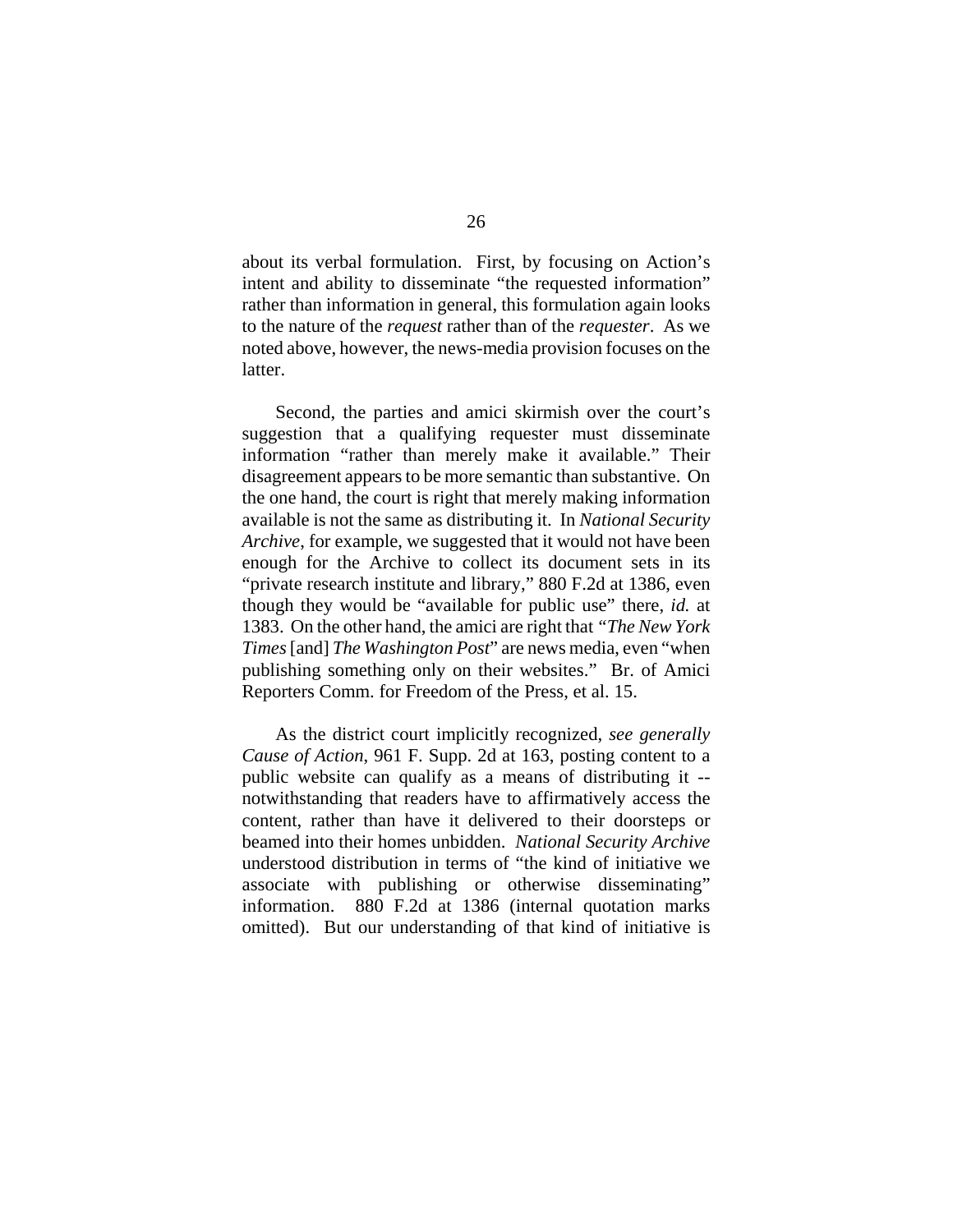naturally somewhat different today than it was in  $1989$ ,<sup>11</sup> and the statute requires us to take that into account. *See* 5 U.S.C. §  $552(a)(4)(A)(ii)$  (instructing that, "as methods of news delivery evolve (for example, the adoption of the electronic dissemination of newspapers through telecommunications services), such alternative media shall be considered to be news-media entities").<sup>12</sup>

2. Even with the recognition that online dissemination can qualify as a means of distribution, the district court found Action's submissions insufficient to show it distributes its work to an audience because it "has not estimated how many people

<sup>&</sup>lt;sup>11</sup>We decided *National Security Archive* only months after Tim Berners-Lee submitted his grant proposal for what would become the World Wide Web. *See* Larry Greenemeier, *Remembering the Day the World Wide Web Was Born*, SCIENTIFIC AMERICAN, Mar. 12, 2009, http://www.scientificamerican.com/article/day-the-web-was-born.

<sup>12</sup>*See also* 153 CONG. REC. 22,944 (2007) (statement of Sen. Leahy, cosponsor of the OPEN Government Act) (stating that the "bill ensures that federal agencies will not automatically exclude Internet blogs and other Web-based forms of media"); *id.* at 22,947 (statement of Sen. Cornyn, another cosponsor) (stating that the bill "grants the same privileged FOIA fee status currently enjoyed by traditional media outlets to bloggers and others who publish reports on the Internet").

In 2012, 46% of Americans reported that they obtained news online or on a mobile device at least three days a week; that number was 4% in 1996. *Compare* Pew Research Center for People and the Press, *In Changing News Landscape, Even Television Is Vulnerable* 14-15 (2012), http://www.people-press.org/files/legacy-pdf/2012% 20News%20Consumption%20Report.pdf*, with* Pew Research Center for People and the Press, *One-in-Ten Voters Online for Campaign '96: News Attracts Most Internet Users* 15 (1996), http://www.peoplepress.org/files/legacy-pdf/117.pdf.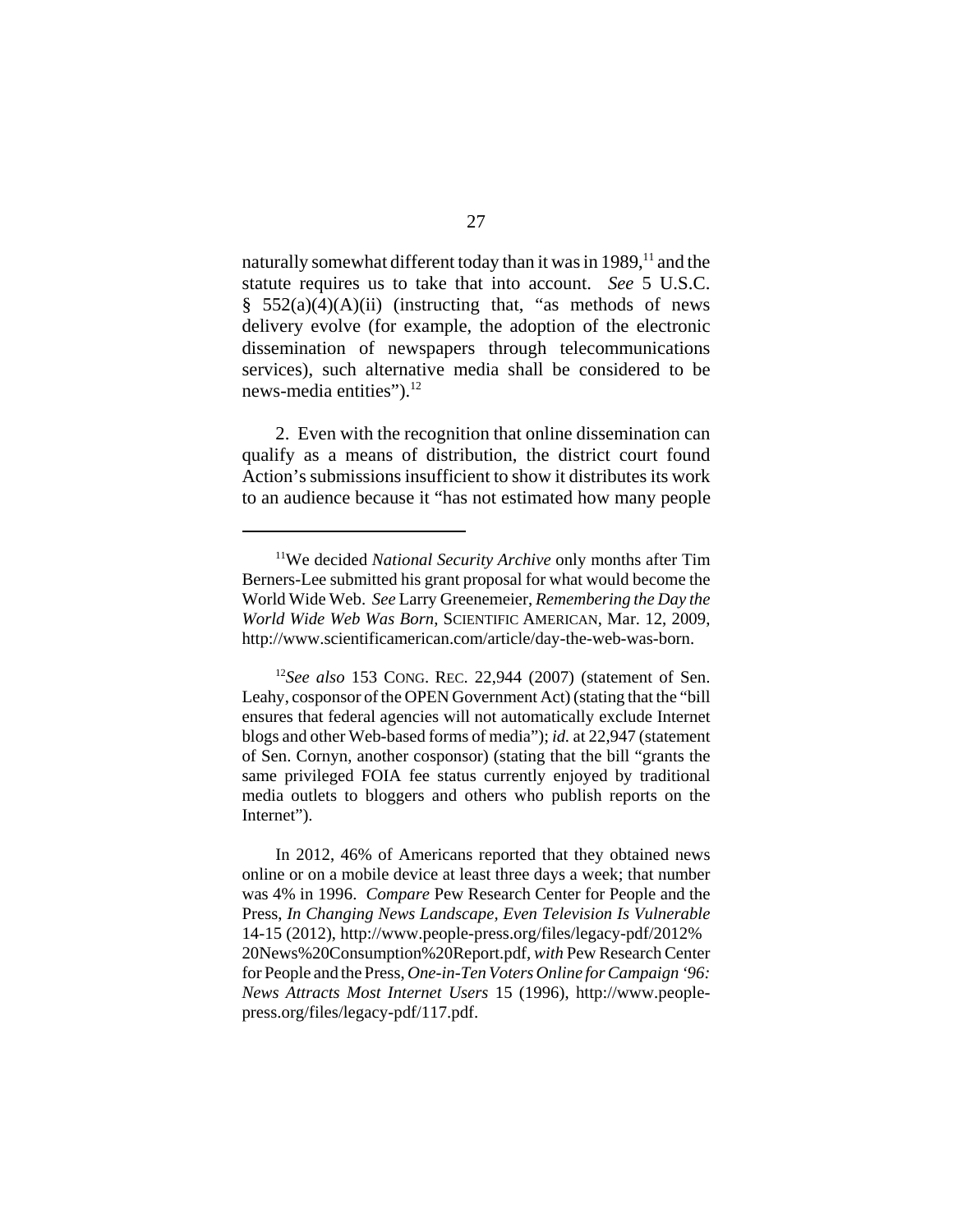view its website or social media, nor has it indicated whether its media contacts would write about the requested information." *Cause of Action*, 961 F. Supp. 2d at 163. In addition, the court said, Action's newsletter "did not even exist until after it made its first FOIA request, and had only been published for a month when it filed its second request" -- unlike a newsletter analyzed in an earlier case, which had been published for eight years and reached 15,000 readers. *Id.* (citing *Elec. Privacy Info. Ctr. v. Dep't of Def.*, 241 F. Supp. 2d 5, 12-13 (D.D.C. 2003)).<sup>13</sup>

There is no doubt that the requirement that a requester distribute its work to "an audience" contemplates that the work is distributed to more than a single person. $^{14}$  But beyond requiring that a person or entity have readers (or listeners or viewers), the statute does not specify what size the audience must be. Indeed, in *Tax Analysts v. Department of Justice*, we said that the publisher of a weekly tax magazine was "certainly" a news media entity under *National Security Archive*, holding that "[t]he fact that [its] readership is relatively small . . . is irrelevant." 965 F.2d 1092, 1095 (D.C. Cir. 1992).

Nor is it disqualifying that Action's newsletter did not exist at the time it made its first FOIA request. It is true that the statute uses present-tense verbs -- "gathers," "uses," and "distributes" -- that characterize a present state of being, not just

<sup>&</sup>lt;sup>13</sup>The court acknowledged that Action provided more information in an April 2012 letter to the FTC, but declined to examine it because it was submitted in reference to Action's third FOIA request, which the court had found to be moot. *Cause of Action*, 961 F. Supp. 2d at 162 n.6.

<sup>14</sup>*But see* MANFRED PFISTER, THE THEORY AND ANALYSIS OF DRAMA 36 (1993) (noting that "Mad King" Ludwig II was known to arrange "performances of Wagner operas with himself as an audience of one").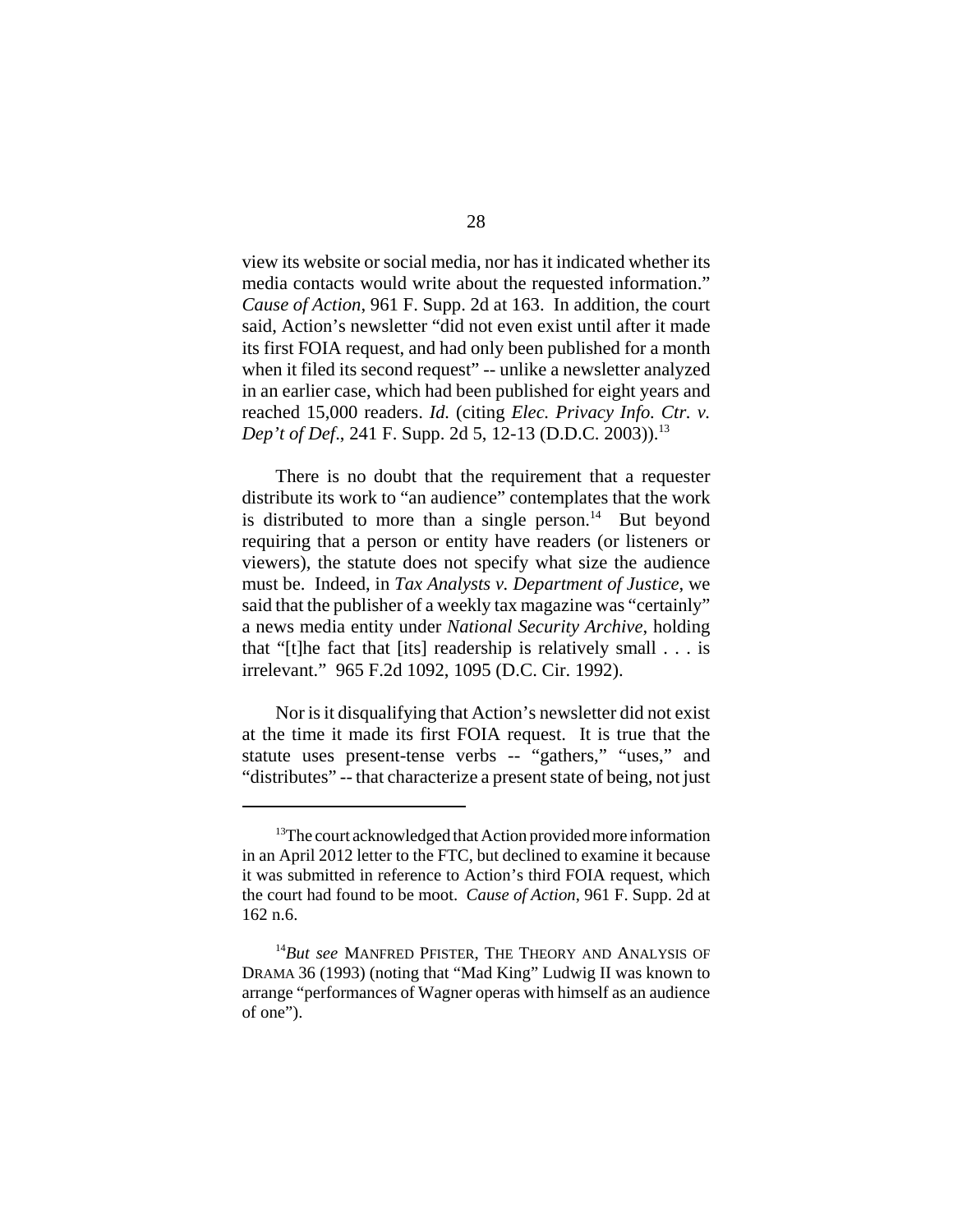a set of aspirations. 5 U.S.C.  $\S$  552(a)(4)(A)(ii). But this does not mean that a new news-media venture cannot qualify as a "representative of the news media" until it has a track record. Although a bare statement of intent is not enough to qualify, firm plans can be. In *National Security Archive*, for example, we approved the Archive's news-media status based on its "firm intention," reflected in a grant proposal and other submissions to the agency, to produce and distribute the document sets it described. 880 F.2d at 1386. The 1987 OMB Guidelines likewise recognized that "a newly established newspaper" could qualify for news-media status "by demonstrating that it had held itself out for subscription and had in fact enrolled subscribers." 52 Fed. Reg. at 10,015. Against this backdrop, there is no indication that Congress meant to make the lack of a prior publication record disqualifying when it enacted the statutory definition in 2007.

The news-media provision requires a fact-based determination of whether a particular requester's description of its past record, current operations, and future plans jointly suffice to qualify it as a representative of the news media. For a requester that serves (or plans to serve) the public through multiple outlets -- here, newsletters, press releases, press contacts, a website, and planned reports -- those must be considered in combination. An entity with an extensive record will ordinarily qualify with only a thin recital of its plans (or perhaps none at all). Conversely, an entity with little or no historical record of distributing its work (like the National Security Archive) may make up for that absence by concretely setting out its plans to do so.

3. Finally, the district court also found that Action failed to qualify for a news-media waiver because it did not show that its "activities are organized especially around dissemination" of its work to an audience. *Cause of Action*, 961 F. Supp. 2d at 163.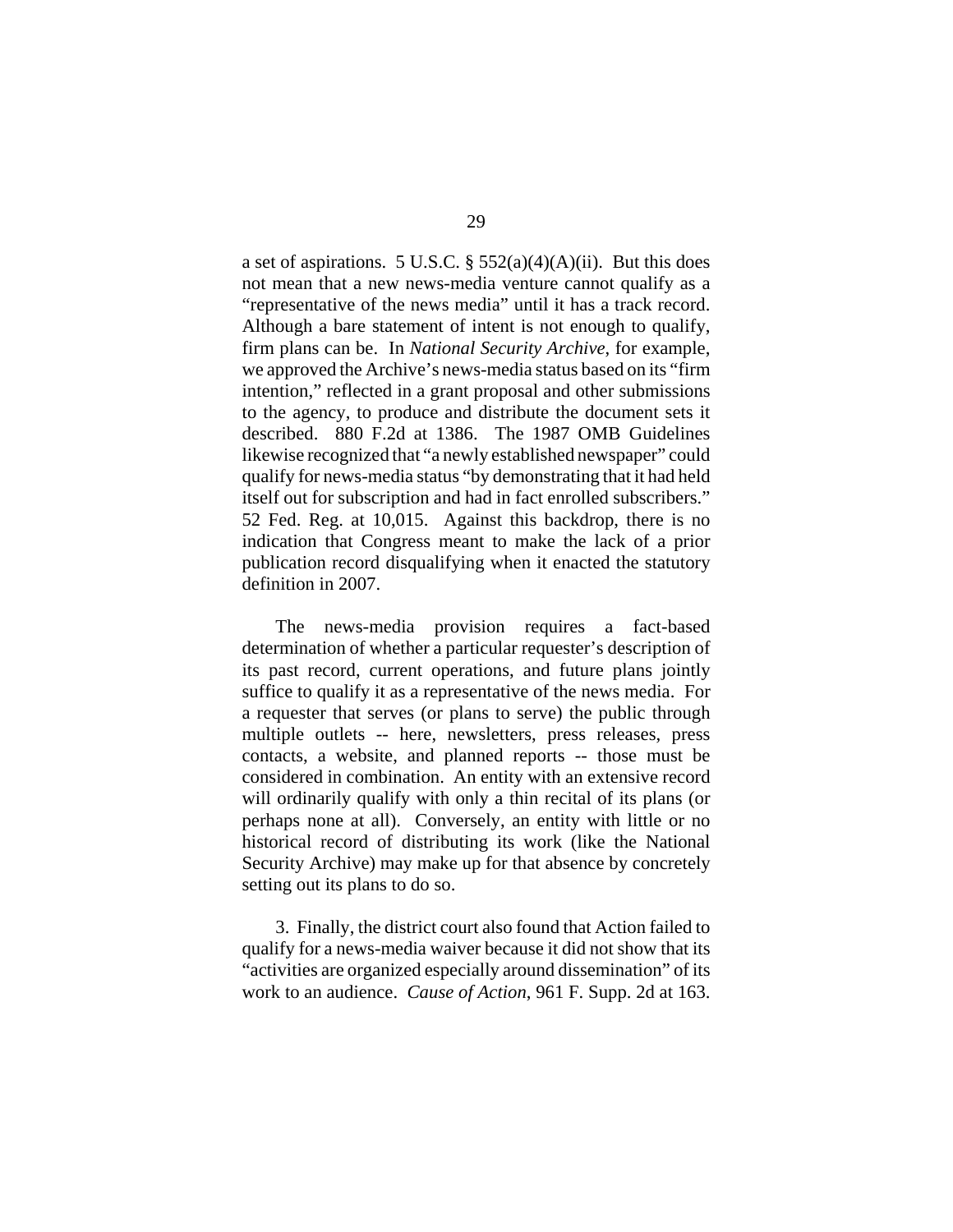A requester that "performs its activities to aid in government accountability," the court said, is "more like a middleman for dissemination to the media" than a representative of the news media. *Id.* at 164.

The district court's embrace of the "organized especially around dissemination" requirement reflected the FTC's thenoperative regulation, which defined a "representative of the news media" as "any person actively gathering news for an entity that is organized and operated to publish or broadcast news to the public."  $16$  C.F.R.  $\S$  4.8(b)(2) (2013). That language, in turn, was derived from the definition in the 1987 OMB Guidelines. *See* OMB Guidelines, 52 Fed. Reg. at 10,018 (limiting the news-media category to a "person actively gathering news for an entity that is organized and operated to publish or broadcast" news).

Congress, however, omitted the "organized and operated" language when it enacted the statutory definition in 2007. Congress' text instead tracked this court's definition in *National Security Archive*, which did not include such a requirement. *Compare* 5 U.S.C. § 552(a)(4)(A)(ii)*, with Nat'l Sec. Archive*, 880 F.2d at 1387. Perhaps recognizing that difference -- albeit after Action filed this lawsuit -- the FTC has recently revised its regulation to omit the "organized and operated" requirement and track the statutory language. *See* 16 C.F.R. § 4.8(b)(2)(iii) (2014); *see also* 78 Fed. Reg. 13,570, 13,572 (2013) ("propos[ing] to amend the definitions for 'representative of the news media' to implement the definition codified . . . by the 2007 FOIA Amendments"); 79 Fed. Reg. 15,680 (2014) (adopting the proposed amendment). Accordingly, there is no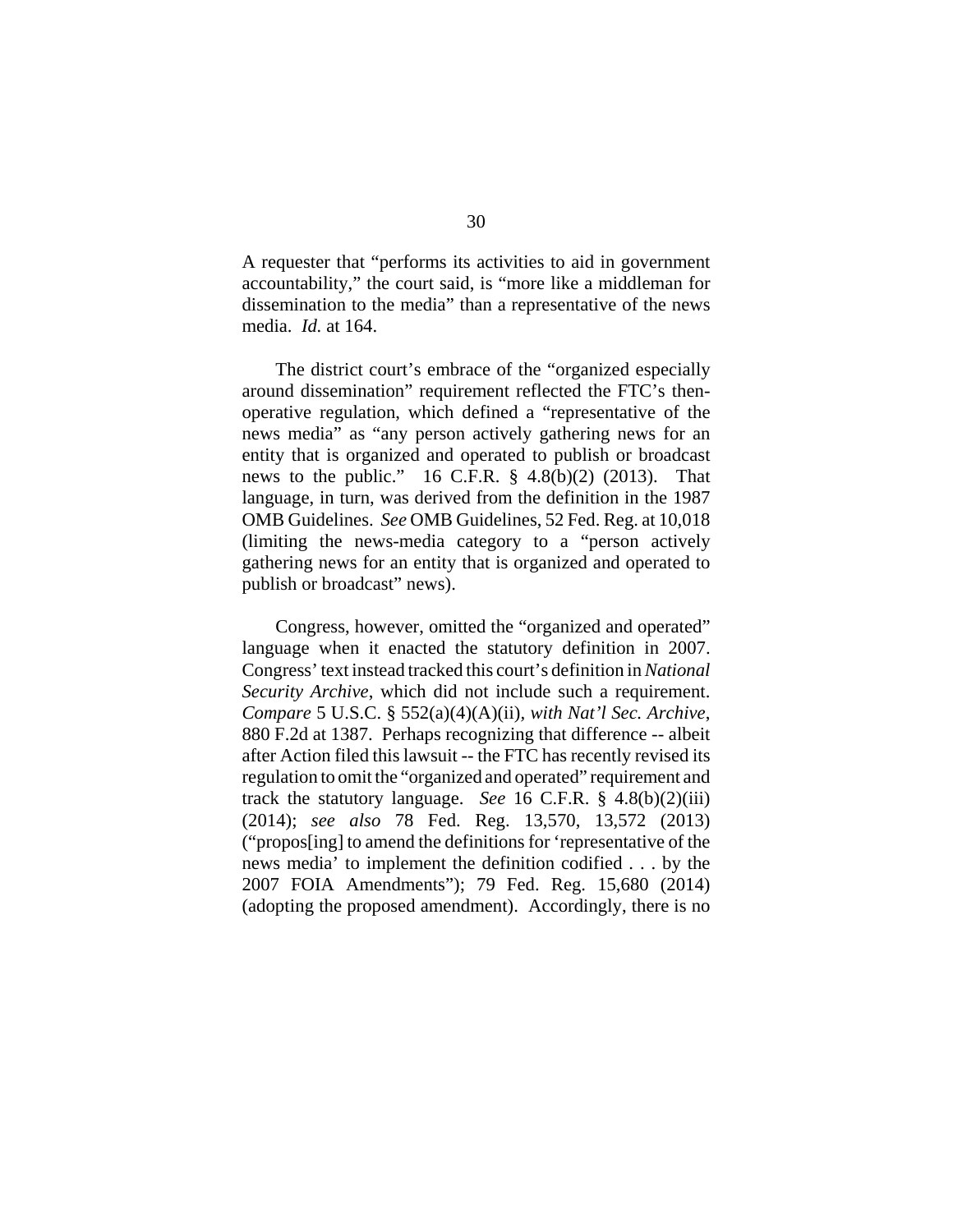basis for adding an "organized and operated" requirement to the statutory definition.<sup>15</sup>

We also disagree with the suggestion that a public interest advocacy organization cannot satisfy the statute's distribution criterion because it is "more like a middleman for dissemination to the media than a representative of the media itself," *Cause of Action*, 961 F. Supp. 2d at 164; *see id.* at 157. It is true that "middlemen" that merely disseminate the documents they receive to the media (or others) do not qualify. *See Nat'l Sec. Archive*, 880 F.2d at 1387.16 That is because what is distributed must independently qualify as "distinct work" produced through the exercise of "editorial skills." *Id.*; *see supra* Part IV.C. But assuming that these other criteria are satisfied, there is no indication that Congress meant to distinguish between those who reach their ultimate audiences directly and those who partner with others to do so, as some recognized journalistic enterprises

<sup>&</sup>lt;sup>15</sup>Although we reject the "organized and operated" requirement, we agree that a requester seeking news-media status generally must demonstrate more than an intention to engage in an isolated episode of journalistic activity. As we have explained, the news-media provision covers a certain kind of person or entity, not a certain kind of request, and we therefore doubt that a requester could qualify based on even a firm plan to undertake journalistic activity on a purely oneoff basis. *See Nat'l Sec. Archive*, 880 F.2d at 1386 (citing Senator Leahy's statement that "any person or organization which *regularly* publishes or disseminates information to the public . . . should qualify for waivers as a 'representative of the news media'" (emphasis added)).

<sup>16</sup>Relying on floor statements by Senator Hatch, *National Security Archive* described the disfavored "middlemen" category as comprising "'intermediar[ies]' or 'information vendors [or] data brokers' [] that request documents for use by others." 880 F.2d at 1387 (quoting 132 CONG.REC. S14,040 (Sept 27. 1986); *id.* at S16,505 (Oct. 15, 1986)).